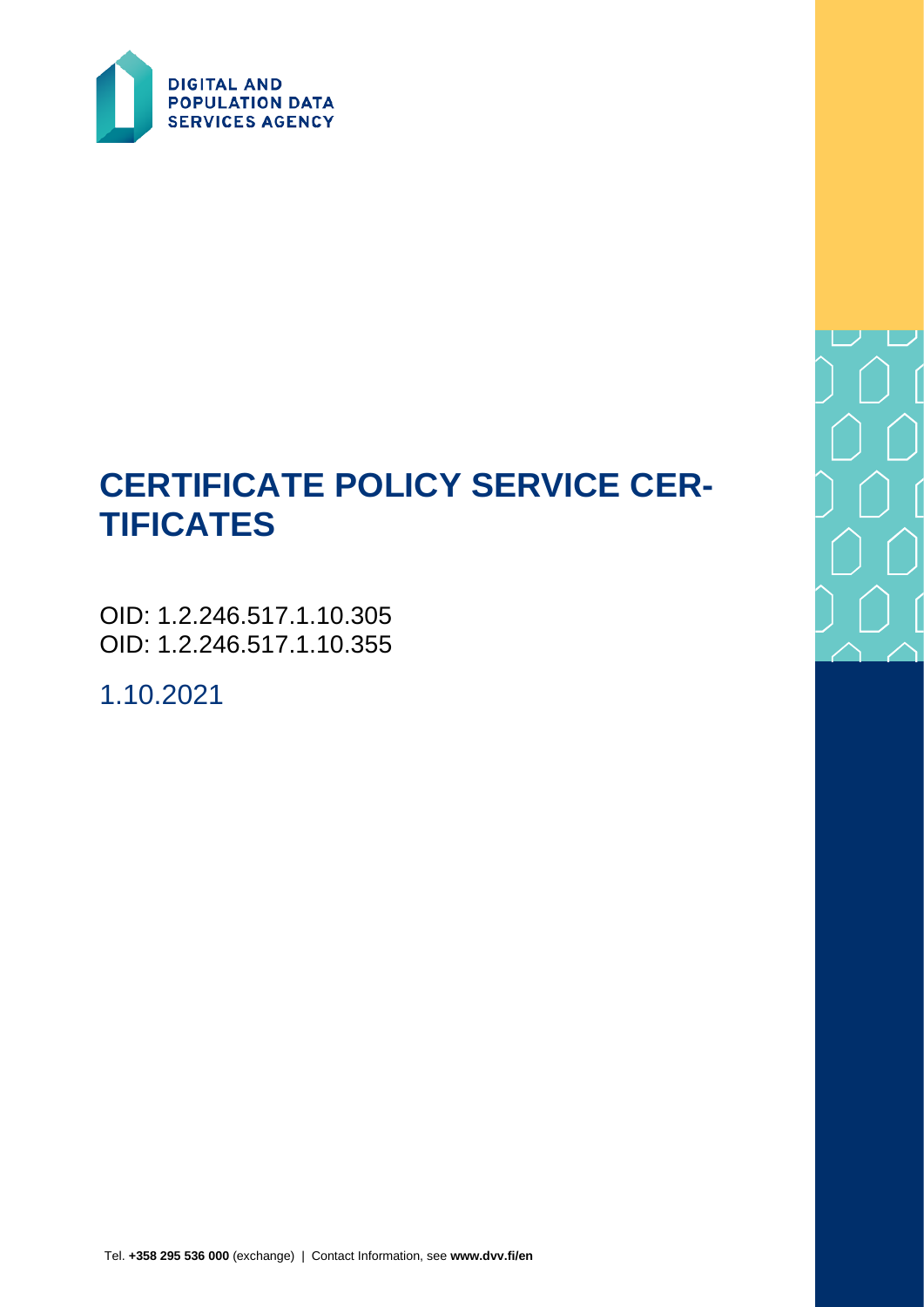

| Document management |                     |  |  |  |  |
|---------------------|---------------------|--|--|--|--|
| Owner               |                     |  |  |  |  |
| Prepared by         | <b>Ville Aarnio</b> |  |  |  |  |
| Inspected by        |                     |  |  |  |  |
| Approved by         | Mikko Pitkänen      |  |  |  |  |

| <b>Version control</b> |                                      |               |  |  |  |
|------------------------|--------------------------------------|---------------|--|--|--|
| version<br>no.         | what has been done                   | date/person   |  |  |  |
| v <sub>1.0</sub>       | Version 1.0                          | 1.6.2021/VA   |  |  |  |
| v <sub>1.1</sub>       | Added information regarding log data | 1.10.2021/VA  |  |  |  |
| $v$ 1.11               | <b>Fixed OID-codes</b>               | 15.11.2021/VA |  |  |  |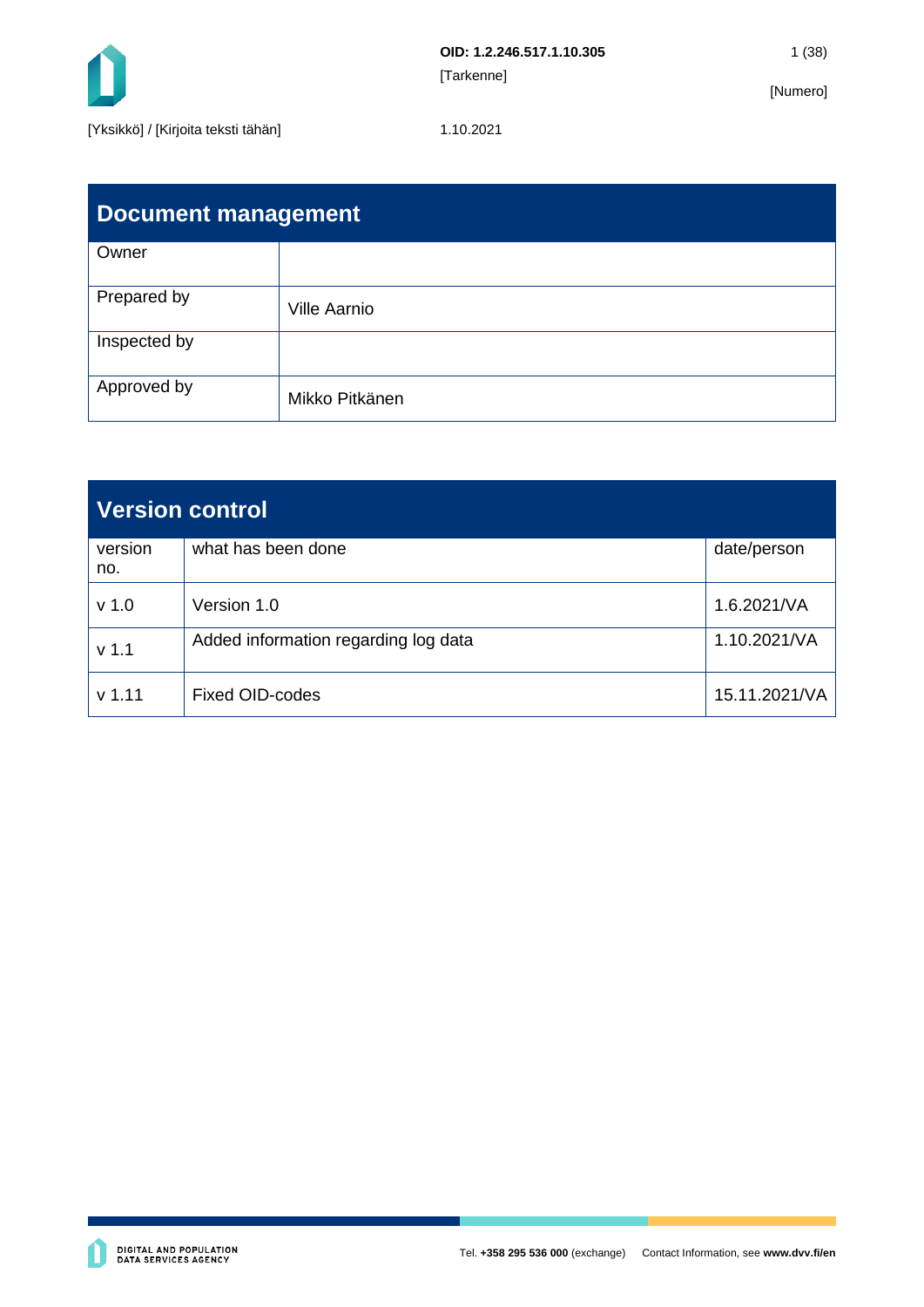

**Table of contents** 

 $\mathbf 1$ 

1.10.2021

| $\overline{2}$          |     |       |  |  |  |  |
|-------------------------|-----|-------|--|--|--|--|
|                         | 2.1 |       |  |  |  |  |
|                         | 2.2 |       |  |  |  |  |
| $\overline{\mathbf{3}}$ |     |       |  |  |  |  |
|                         | 3.1 |       |  |  |  |  |
|                         | 3.2 |       |  |  |  |  |
| 4                       |     |       |  |  |  |  |
|                         | 4.1 |       |  |  |  |  |
|                         | 4.2 |       |  |  |  |  |
|                         |     | 4.2.1 |  |  |  |  |
|                         |     | 4.2.2 |  |  |  |  |
|                         |     | 4.2.3 |  |  |  |  |
|                         | 4.3 |       |  |  |  |  |
|                         |     | 4.3.1 |  |  |  |  |
|                         |     | 4.3.2 |  |  |  |  |
|                         |     | 4.3.3 |  |  |  |  |
|                         |     | 4.3.4 |  |  |  |  |
|                         | 4.4 |       |  |  |  |  |
| 5                       |     |       |  |  |  |  |
|                         | 5.1 |       |  |  |  |  |
|                         | 5.2 |       |  |  |  |  |
|                         | 5.3 |       |  |  |  |  |
|                         | 5.4 |       |  |  |  |  |
|                         |     | 5.4.1 |  |  |  |  |
|                         |     | 5.4.2 |  |  |  |  |
| $6\phantom{a}$          |     |       |  |  |  |  |
|                         | 6.1 |       |  |  |  |  |
|                         | 6.2 |       |  |  |  |  |
|                         | 6.3 |       |  |  |  |  |
|                         | 6.4 |       |  |  |  |  |
| 7                       |     |       |  |  |  |  |
|                         | 7.1 |       |  |  |  |  |

 $7.2$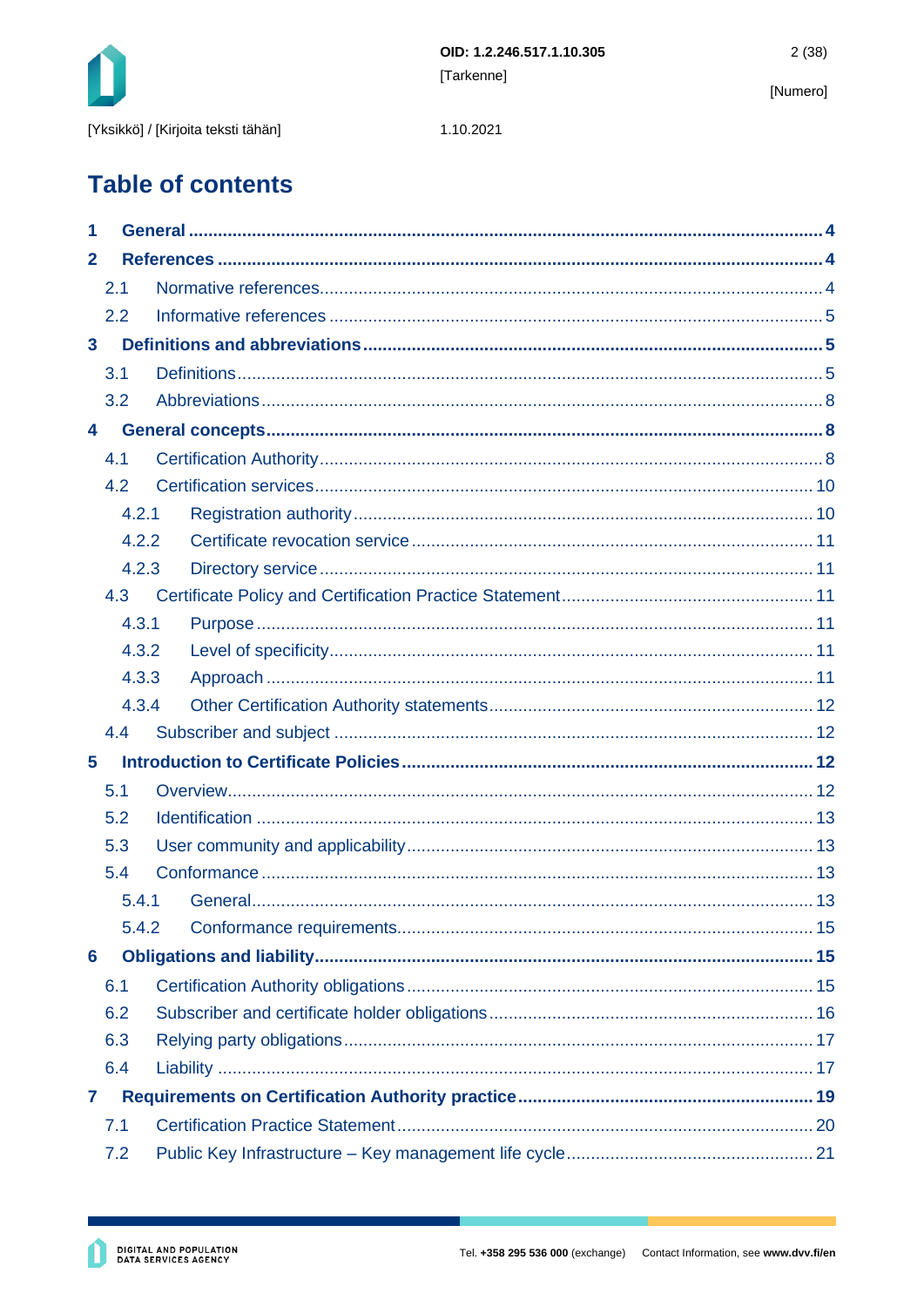

|       | 7.2.1  |  |  |
|-------|--------|--|--|
| 7.2.2 |        |  |  |
| 7.2.3 |        |  |  |
| 7.2.4 |        |  |  |
|       | 7.2.5  |  |  |
|       | 7.3    |  |  |
|       | 7.3.1  |  |  |
|       | 7.3.2  |  |  |
|       | 7.3.3  |  |  |
|       | 7.3.4  |  |  |
|       | 7.3.5  |  |  |
|       | 7.3.6  |  |  |
|       | 7.4    |  |  |
|       | 7.4.1  |  |  |
|       | 7.4.2  |  |  |
|       | 7.4.3  |  |  |
|       | 7.4.4  |  |  |
|       | 7.4.5  |  |  |
|       | 7.4.6  |  |  |
|       | 7.4.7  |  |  |
|       | 7.4.8  |  |  |
| 7.4.9 |        |  |  |
|       | 7.4.10 |  |  |
|       | 7.4.11 |  |  |
|       | 7.5    |  |  |
| 8     |        |  |  |
|       | 8.1    |  |  |
| 8.2   |        |  |  |
| 8.3   |        |  |  |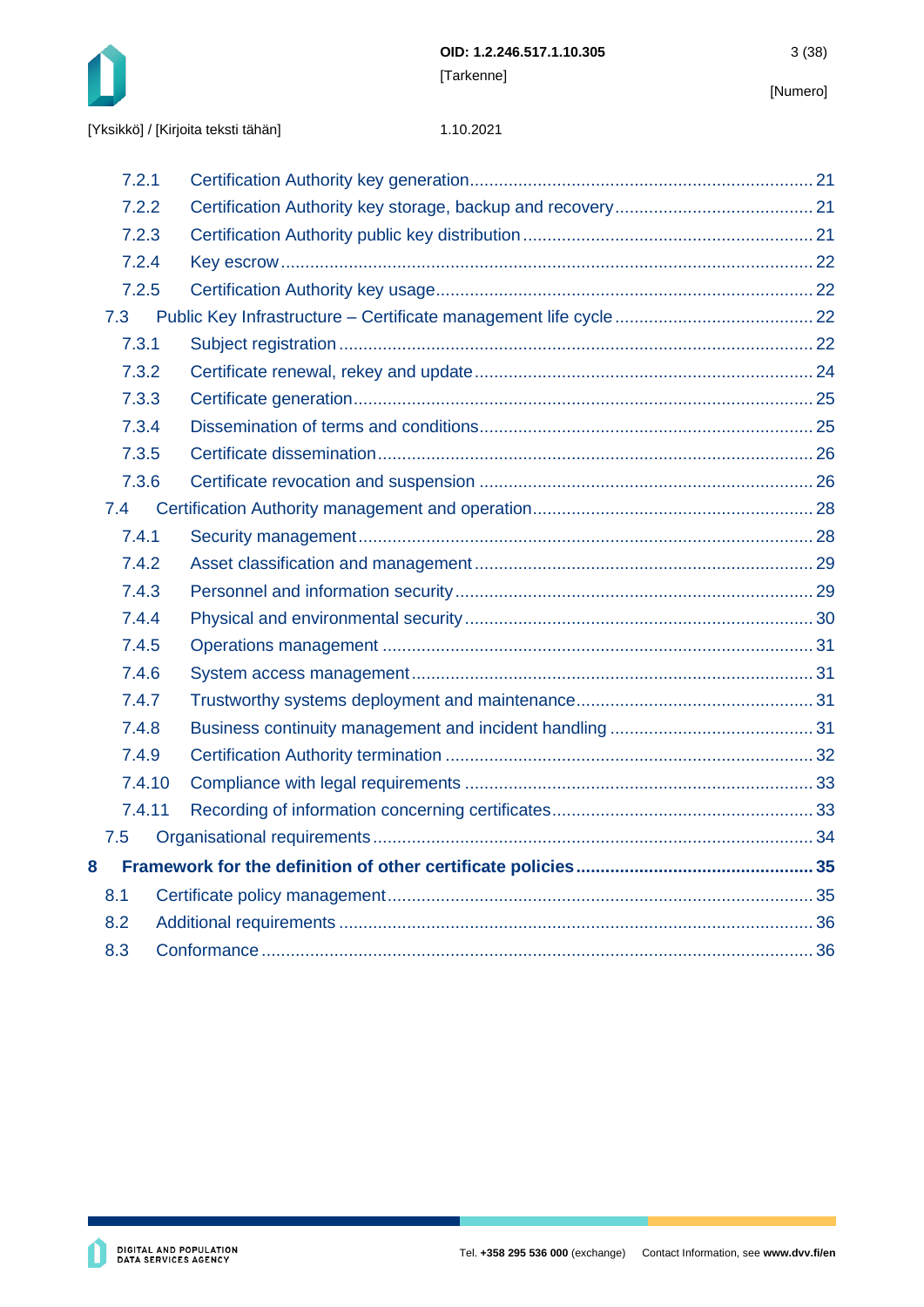

# **CERTIFICATE POLICY SERVICE CERTIFICATES**

# <span id="page-4-0"></span>**1 General**

This document describes the requirements set for the Digital and Population Data Services Agency's (hereafter the "Certification Authority") certification functions based on the Public Key Infrastructure (PKI) as well as the scope of application and limits of this document. In addition to this Certification Practice Statement, the principles presented in this document are determined at the practical level in other policy documents supplementing this document.

This document is in compliance with ETSI TS 102 042 v 2.4.1 regarding service certificates. The reference policy employed is the Organizational Validation Certificates Policy (OVCP).

The status and tasks of the Certification Authority have been established by the Act on the Digital and Population Data Services Agency (304/2019), previously knowns as Population Register Centre.

# <span id="page-4-1"></span>**2 References**

### <span id="page-4-2"></span>**2.1 Normative references**

The construction of the foundations for the Certification Authority's (CA's) PKI was based on the following legislation, standards and guidelines:

[1] the Act on Strong Electronic Identification and Trust Services (617/2009);

[2] the Act on Electronic Services and Communication in the Public Sector (13/2003);

[3] the Act on the Openness of Government Activities (621/1999);

[4] IETF RFC 3647 Internet X.509 Public Key Infrastructure: Certificate Policy and Certification Practices Framework (11/2003);

[5] ETSI TS 102 042 V2.1.2: Electronic Signatures and Infrastructures (ESI); Policy requirements for certification authorities issuing public key certificates (2010-04);

[6] FICORA regulation 72/2016;

[7] the Government Information Security Management Board VAHTI 5/2004: Assurance of Critical Central Government Information Systems;

[8] ISO/IEC 27002: Information technology - Security techniques - Code of practice for information security management;

The following principles shall apply to document interpretation: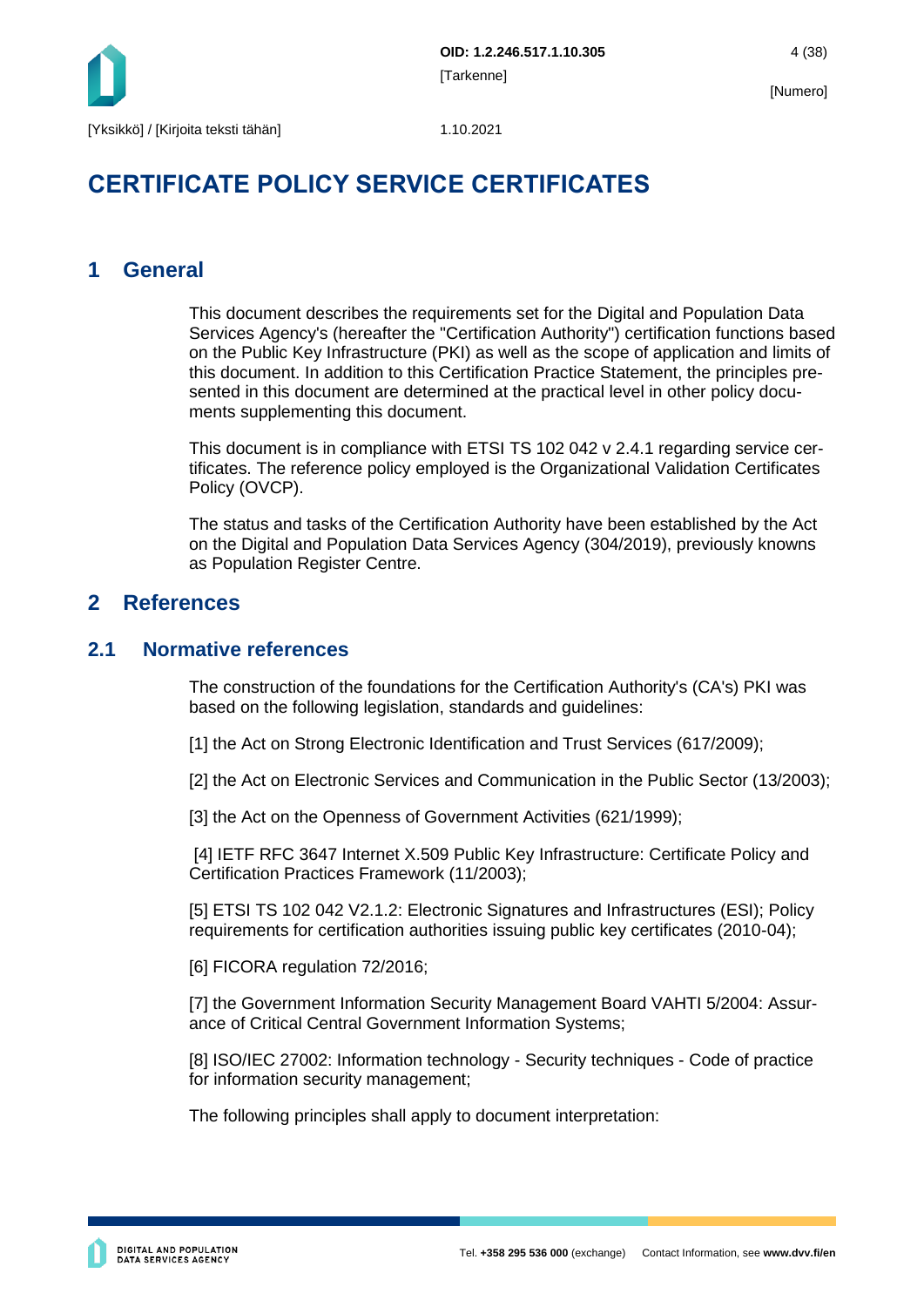

- 1. Most headings and subheadings of the Certification Practice Statement are based on international standardisation [RFC 3647]. In document interpretation the text shall prevail over headings.
- 2. A general condition set for the CA shall be that it must meet all the requirements set in this Certification Practice Statement for the CA.

# <span id="page-5-0"></span>**2.2 Informative references**

The following referenced documents are not essential to the use of the present document but they assist the user with regard to a particular subject area. For non-specific references, the latest version of the referenced document (including any amendments) shall apply.

[i.1] REGULATION (EU) No 910/2014 OF THE EUROPEAN PARLIAMENT AND OF THE COUNCIL of 23 July 2014 on electronic identification and trust services for electronic transactions in the internal market and repealing Directive 1999/93/EC.

# <span id="page-5-1"></span>**3 Definitions and abbreviations**

# <span id="page-5-2"></span>**3.1 Definitions**

Asymmetric encryption: In asymmetric encryption there is a pair of keys is used, one of which is public and the other private. A message encrypted with the public key can only be decrypted using the private key of the key pair in question.

Attribute: Information of permanent nature required to specify a professional and their professional rights;

Certificate applicant: An organisation or individual person that applies for a certificate and that is reliably identified during the application process.

Certificate holder (subscriber): An organisation or individual person whose details and public key have been certified by the electronic signature of the Certification Authority (CA) and that holds the private key associated with the certificate.

Certificate information system: An information technology system consisting of certificate systems, telecommunications, the certificate directory and Certificate Revocation List service, advice and revocation service, and certificate and card administration.

The unique object identifier of the Certification Practice Statement is part of certificate information content.

Certificate Policy: A document that describes the principles followed when issuing certificates and the responsibilities of the relying parties. The Certificate Policies published by the Digital and Population Data Services Agency (DPDSA) are accessible by the public. Each Certificate Policy is assigned a unique object identifier.

Certificate Revocation List (CRL): A list of certificates revoked during their validity period and of their revocation times that is electronically signed and published by the Certification Authority (CA). The publication date of the current and subsequent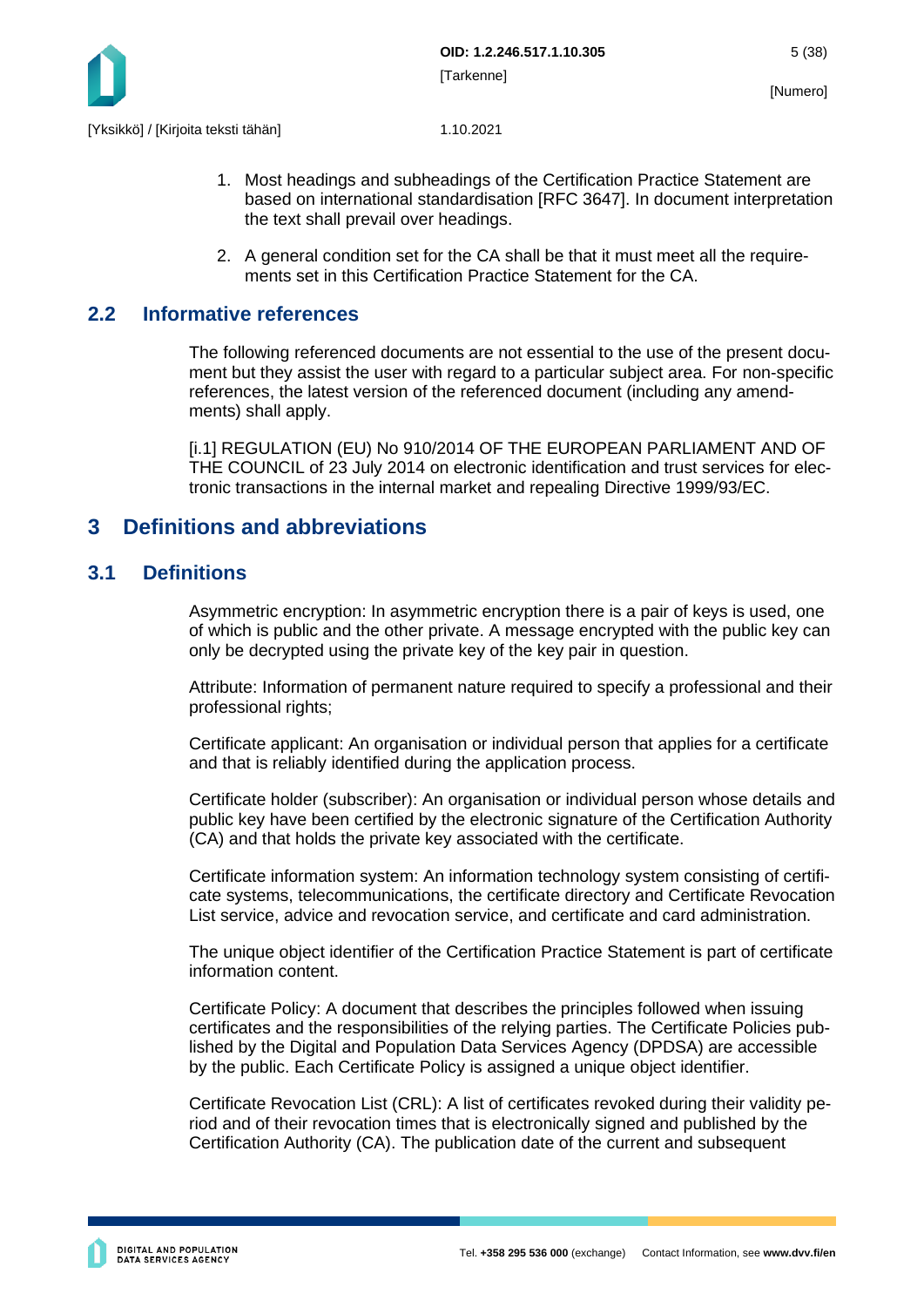

Certificate Revocation List is also specified in the list. All revoked certificates are included in the Certificate Revocation List. NB! See ITU-T Recommendation X.509.

Certificate system: The information technology system used to create certificates, sign Certificate Revocation Lists and publish them in a directory.

Certificate usage and intended use: In this document certificate usage refers to the usage of both the certificate itself and the usage of the keys associated with the certificate. For example, certificate usage for electronic signatures refers to both the usage of a private key for signing and the usage of a public key and certificate for signature authentication.

Certificate: An electronic attestation that links signature authentication data to the signer (subject) and confirms the subject's identity. The certificate contains the unique object identifier of the related Certification Practice Statement.

Certification Authority (CA): An organisation issuing certificates that is responsible for producing certificates and that draws up a Certificate Policy describing its operations as well as a Certification Practice Statement. NB! See Clause 4.1.

Certification Authority certificate: Contains the name of the Certification Authority (CA), its country and its public key.

Certification Authority private key: A private key used to sign certificates issued and Certificate Revocation Lists published by the Certification Authority (CA).

Certification Practice Statement: A description of the manner in which the Certification Authority (CA) implements its Certificate Policy. Each Certification Practice Statement is assigned a unique object identifier.

Directory service: A public internet service providing access to all of the certificates issued by the Certification Authority (CA) as well as the CA's certificates and Certificate Revocation Lists.

Electronic signature: a PKI signature attached to a message that can be used to reliably verify message content and signer identity.

Key pair: A pair of intertwined keys used in public-key cryptography, one of which is public and the other private. The purpose of the keys is specified in the certificate. NB! See Clause 4.3.

OCSP Online Certificate Status Protocol

OVCP Organizational Validation Certificates Policy.

PKI Disclosure Statement: A document that discloses critical information about the Certificate Policy and Certification Practice Statement.

Private key: The private part in a key pair used in asymmetric encryption (public-key cryptography). A certificate holder's private key is stored in a secured environment to protect it against unauthorised access.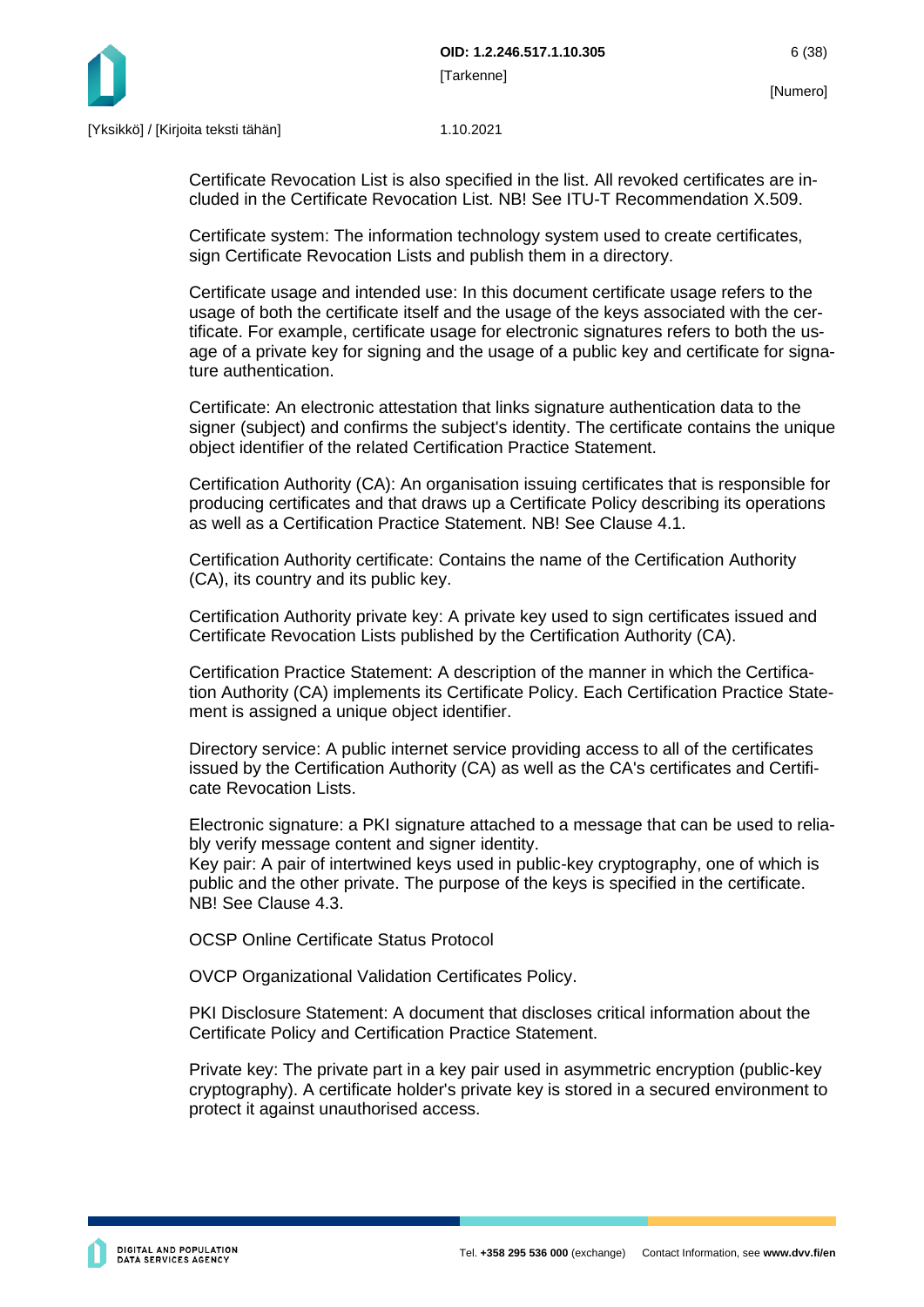

Public key cryptography: An information security service, such as the electronic identification of persons, produced using public and private keys, certificates and asymmetric encryption.

Public Key Infrastructure (PKI): An information security infrastructure in which information security services are produced using public-key cryptography.

Public key: The publicly-disclosed key in a key pair used in asymmetric encryption. The Certification Authority (CA) provides its electronic signature to verify that a public key belongs to the certificate holder. The public key is part of the certificate data content.

Registration authority: The registration authority verifies the identity of certificate applicants in accordance with the Certificate Policy and Certification Practice Statement on behalf and at the responsibility of the Certification Authority (CA).

Relying party: A party that acts in reliance on certificate information and uses the certificate for a variety of information security services such as the electronic identification of the certificate holder and the verification of electronic signatures. NB! See RFC 3647

Revocation service: The Certification Authority's service where the CA receives certificate revocation requests, revokes certificates and transmits information about certificate revocation to the certificate system.

RSA algorithm and RSA key: The RSA algorithm is a commonly used public key algorithm. The private and public keys associated with the service certificate are RSA keys.

Secure user device: A device which holds the user's private key, protects this key against compromise and performs signing or decryption functions on behalf of the user.

Server certificate for e-services: A file-based certificate intended for uses such as receiving and sending encrypted messages to and from a shared mailbox. The file contains both the certificates and the associated public and private key.

Server certificate: A service certificate used to identify a server and establish an SSL/TLS encrypted connection between servers. Examples of these include certificates intended for web server use that help users verify the server's trustworthiness. A set of information comprising the public key and identifiers of the service provider using the Public Key Infrastructure (PKI) that the Certification Authority (CA) has created and signed using its private key.

Service certificate: A collective term for server and email service certificates.

Wellbeing applications certificate: Wellbeing applications server certificates to guarantee the security of the communications between wellbeing applications. Such applications are for example mobile device applications collecting personal information of the user and delivering it to Kela Omakanta (The Social Insurance Institution of Finland).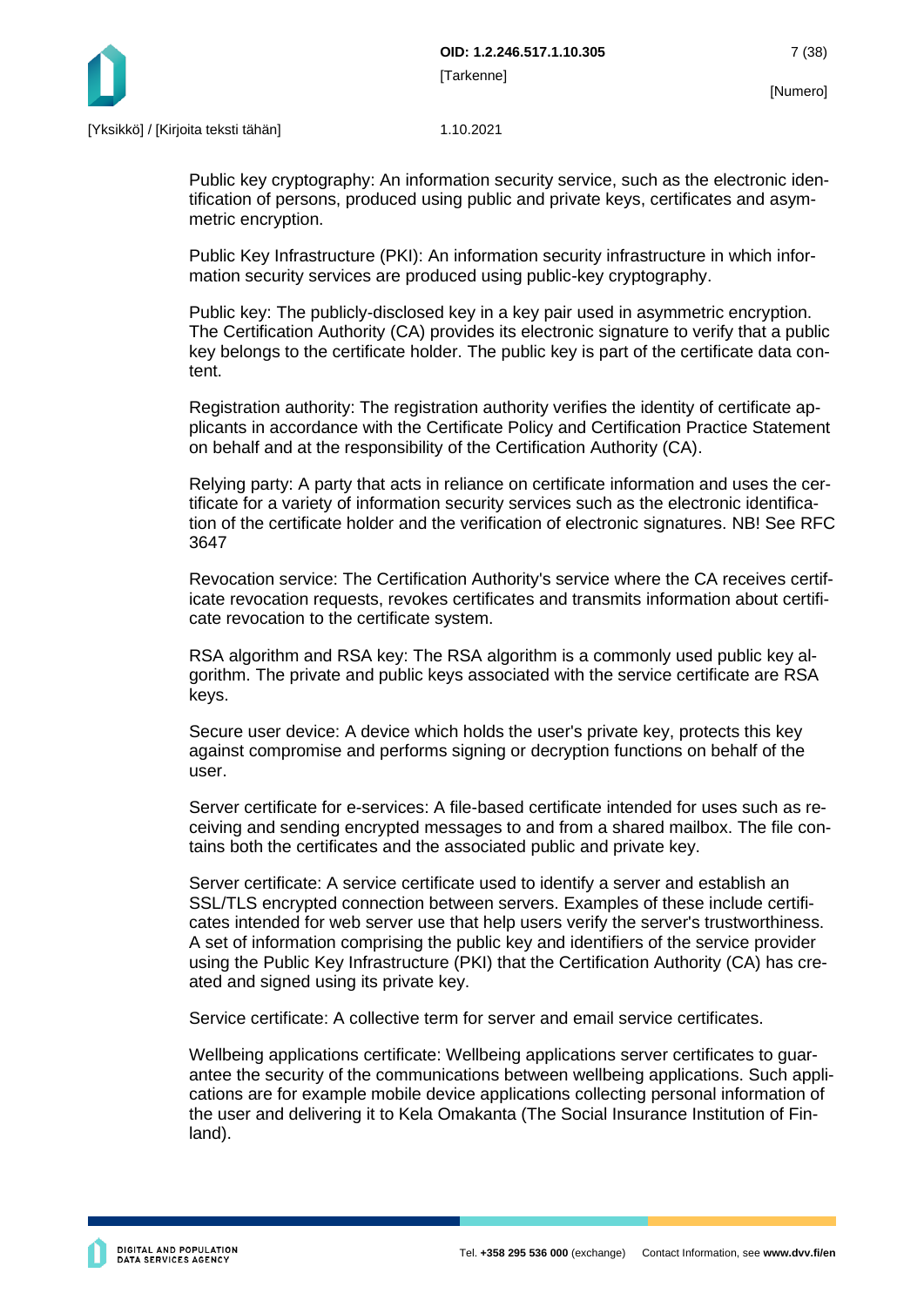# <span id="page-8-0"></span>**3.2 Abbreviations**

CA Certification Authority

CP Certificate Policy

CPS Certification Practice Statement

CRL Certificate Revocation List

CSP Certification Service Provider

EEC Elliptic Curve Cryptography

EVC Extended Validity Certificate

EVCP Extended Validity Certificate Policy

FINEID Finnish Electronic Identification

HSM Hardware Security Module

HTTP Hypertext Transfer Protocol

ISO 27001, ISO/IEC 27001

OVCP Organizational Validation Certificates Policy

LDAP Lightweight Directory Access Protocol

OID Object Identifier

PDS PKI Disclosure Statement

PKI Public Key Infrastructure

DPDSA Digital and Population Data Services Agency

RSA Rivest, Shamir, Adleman A commonly used public key algorithm, asymmetric algorithm

SSL Secure Socket Layer

TLS Transport Layer Security

# <span id="page-8-1"></span>**4 General concepts**

# <span id="page-8-2"></span>**4.1 Certification Authority**

The Certification Authority (CA) is an organisation issuing and producing certificates upon the operations of which certification service users (i.e. subscribers and relying parties) rely. The CA shall have the overall responsibility for the provision of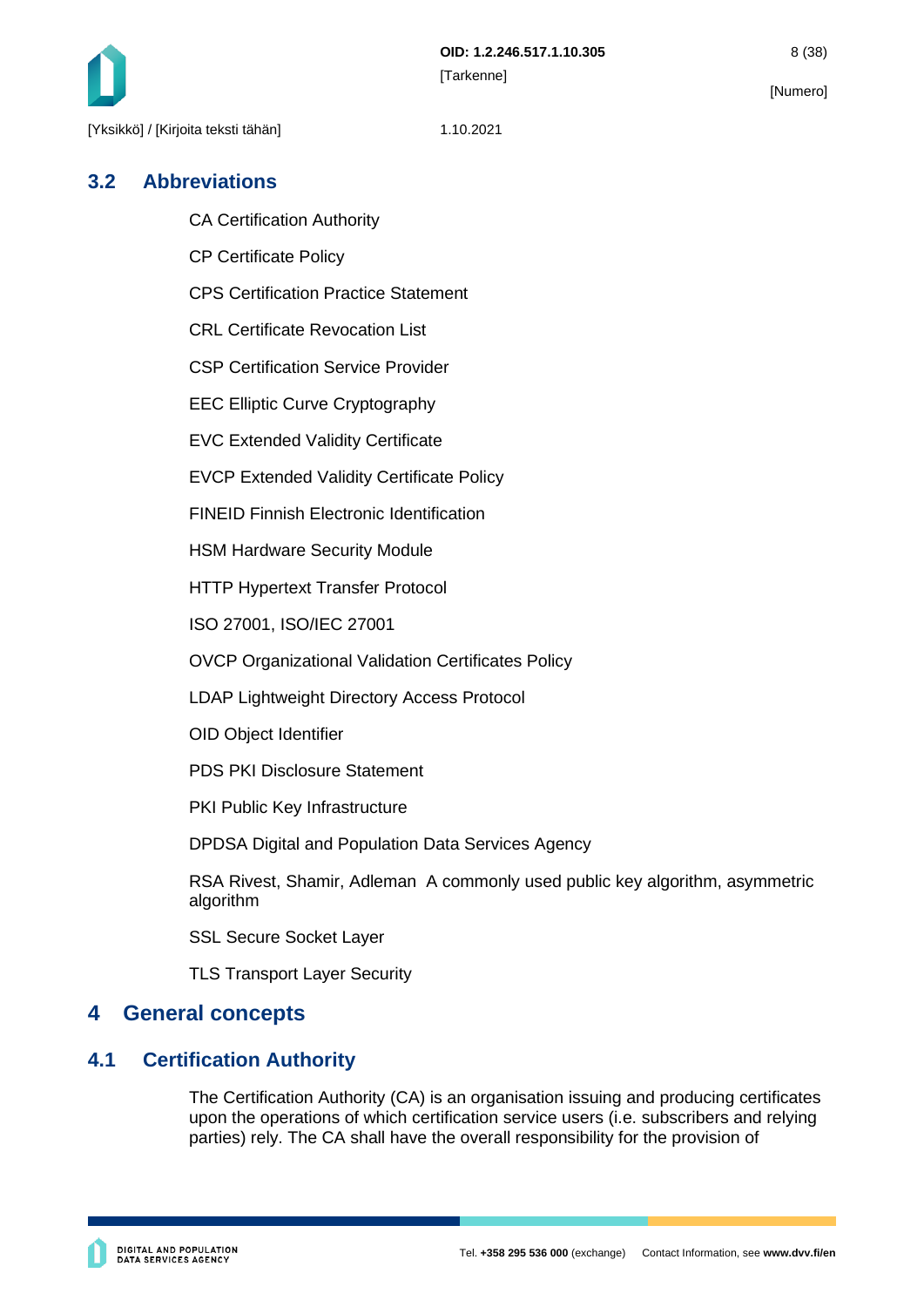

certification services specified in Clause 4.2. The CA shall be identified in the certificate as the certificate issuer and qualified certificates shall be signed with its private key.

The CA may use other parties to provide components of its certification service. The CA shall, however, always have overall responsibility and must ensure that the requirements set in this document are met. The CA may, for example, subcontract all service components, including the certificate generation service. The key used to sign certificates shall, however, be specified as belonging to the CA and the CA shall remain the bearer of the overall responsibility for meeting the requirements set in this document as well as responsibility for the issue of certificates issued to the public.

The CA shall be the certification service provider issuing certificates and fulfil the following terms and conditions:

> • The CA undertakes to comply with the terms and conditions of the Certificate Policy.

• The CA shall draw up the Certification Practice Statement and other policy instructions that supplement the Certificate Policy.

• The CA shall maintain sufficient financial capacities to secure the activities specified in the Certificate Policy and Certification Practice Statement. The CA shall be responsible for certification activity and related risks and require that certificate system providers take appropriate risk management measures to protect themselves against operational risks.

• The CA shall maintain a register of authorised registration authorities.

• Decisions on cross-certification shall be made by the CA in cooperation with other CAs.

• The CA shall be responsible for the lifecycle of key pairs created by it (generation, storage, backups, publication and withdrawal) and the publication of Certificate Revocation Lists.

The CA undertakes to:

1. provide certification, directory and revocation services specified in the Certificate Policy;

2. provide the administration and monitoring functions described in Clauses 4 to 6 of this Certification Practice Statement;

3. reliably identify certificate applicants;

4. issue certificates in compliance with this Certification Practice Statement;

5. comply with existing laws and decrees and regulations and guidelines issued under them and support the rights of certificate users and relying parties;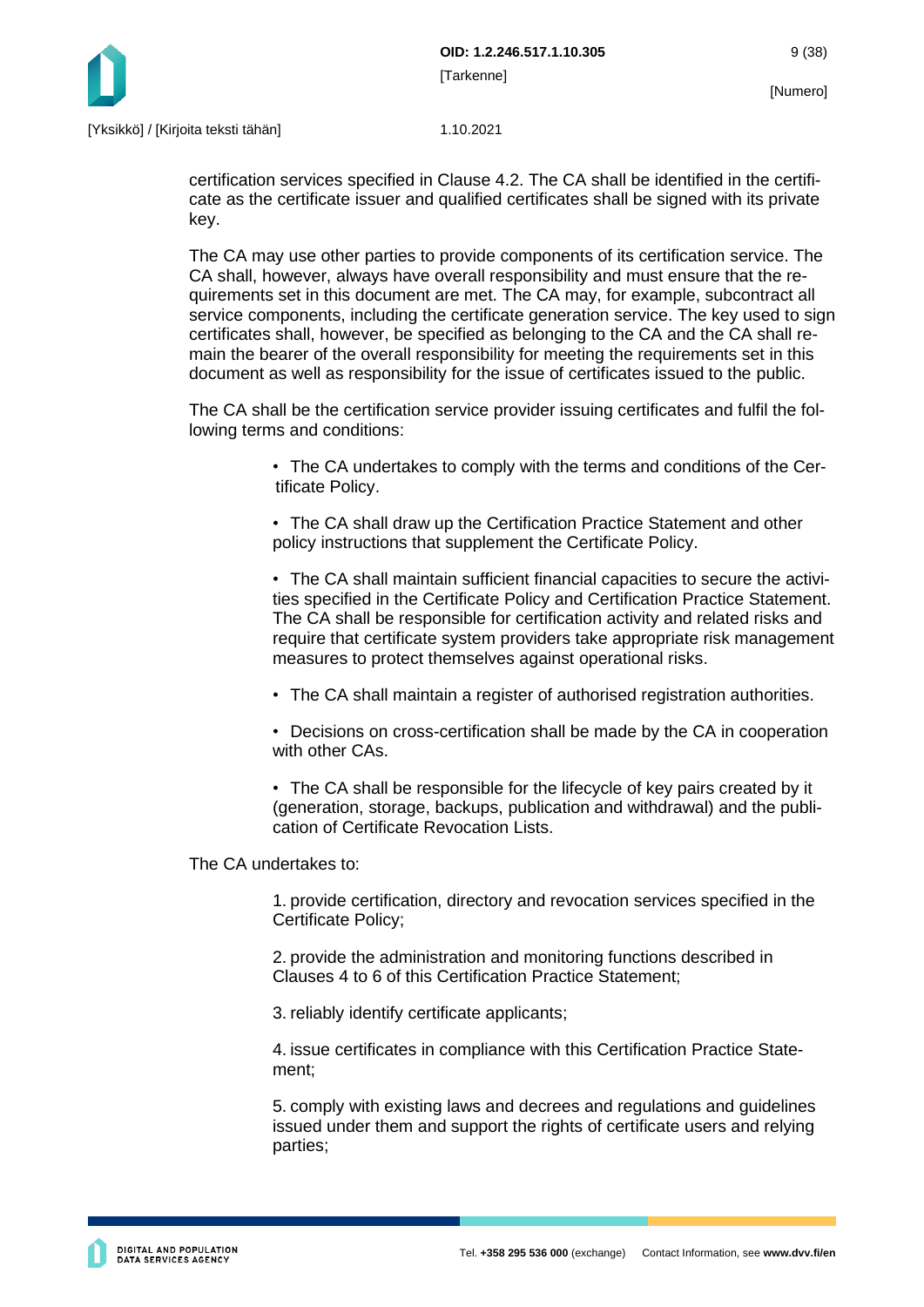

6. ensure the performance of sufficient independent audits in compliance with the Certification Practice Statement:

7. bear responsibility for the CA's functionality; and

8. comply with all the terms and conditions of the Certificate Policy and this Certification Practice Statement.

The CA may also decide to provide additional functions or services related to the certificate system.

The CA shall be responsible for ensuring that the information contained in certificates is in compliance with this Certification Practice Statement.

Log data relating to certificate issuing and revocation will be retained for at least seven (7) years after certificate validity.

# <span id="page-10-0"></span>**4.2 Certification services**

#### <span id="page-10-1"></span>**4.2.1 Registration authority**

The registration authority acting in compliance with the Certificate Policy must fulfil the following terms and conditions:

> • The registration authority undertakes to meet the requirements set in this Certification Practice Statement.

• The registration authority must be authorised and registered by the Certification Authority (CA).

• The registration authority shall be responsible for the identification of certificate applicants.

• The registration authority shall be responsible for the trustworthiness of registration point personnel. The registration authority must obtain sufficient proof of the trustworthiness of employees hired and ensure the continuous trustworthiness of its authorised personnel. The CA shall approve the registration point personnel on the basis of information provided by the registration authority.

The registration authority under the Certificate Policy must undertake to:

1. comply with existing legislation and regulations and instructions issued under it;

2. provide the administration and monitoring functions required under Clauses 4 to 6 of this Certification Practice Statement;

3. perform the certificate applicant identification procedure in accordance with Clauses 4 to 6 of this Certification Practice Statement and the Certificate Policy and submit the applicant's details to the CA for certificate generation;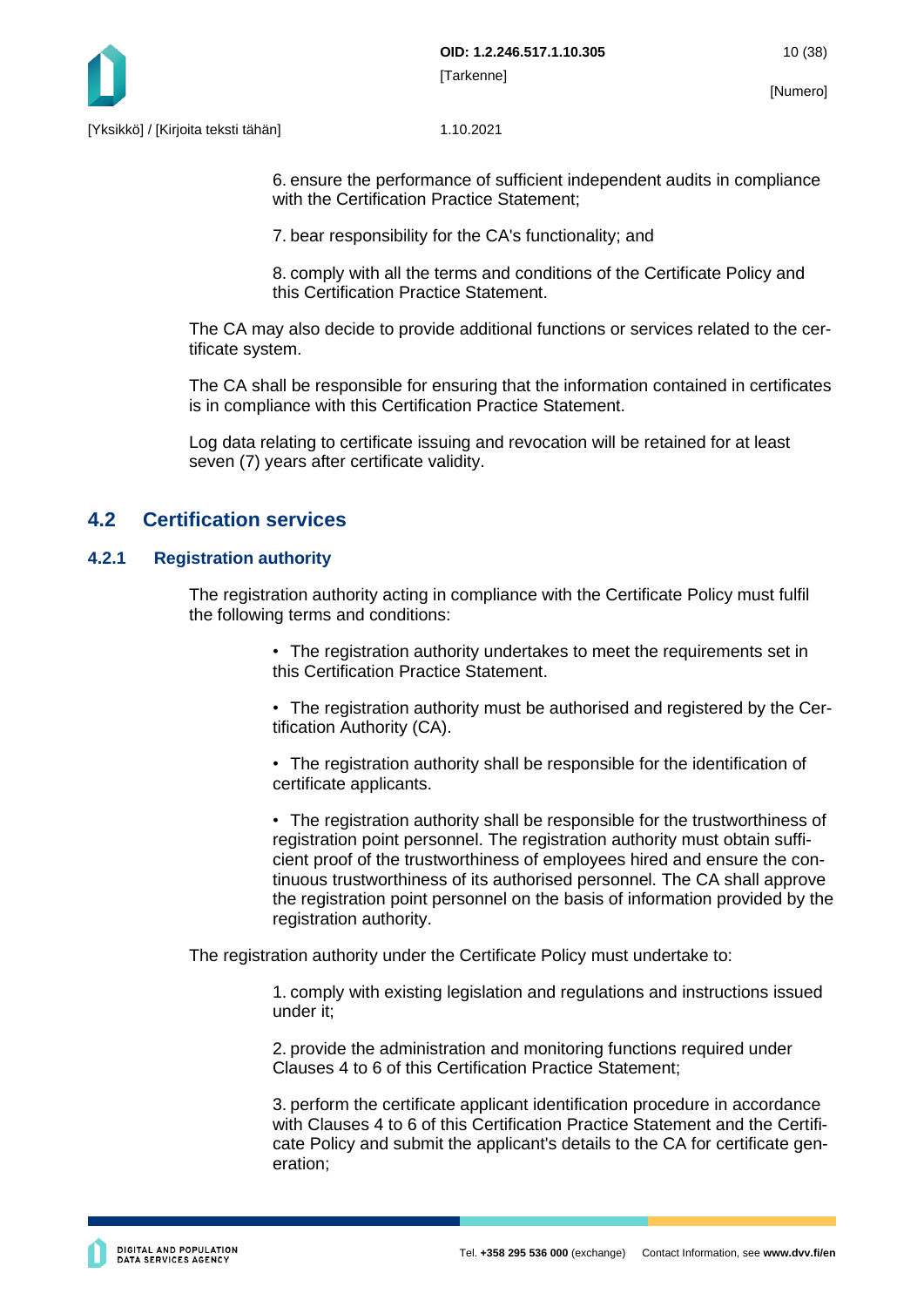

4. carry out the agreed assignments and support the rights of certificate users and relying parties; and

5. comply with all the terms and conditions of the Certificate Policy and this Certification Practice Statement related to the registration service.

The registration authority may also provide additional functions or services authorised by the CA. The registration authority shall be responsible for all of the registration services provided by it. The registration authority for the service certificate shall be the Digital and Population Data Services Agency.

#### <span id="page-11-0"></span>**4.2.2 Certificate revocation service**

The certificate revocation service shall revoke the service certificates that the certificate holder or Certification Authority (CA) requests to be revoked before the end of their validity period. All revoked certificates shall be included in the Certificate Revocation List.

Reasons for service certificate revocation may include the illegal disclosure or suspected illegal disclosure of the certificate holder's private key.

#### <span id="page-11-1"></span>**4.2.3 Directory service**

The directory service is a public internet service providing access to all of the certificates issued by the CA as well as the CA's certificates and Certificate Revocation Lists. The directory service shall be available online at ldap://ldap.fineid.fi.

### <span id="page-11-2"></span>**4.3 Certificate Policy and Certification Practice Statement**

#### <span id="page-11-3"></span>**4.3.1 Purpose**

The Certificate Policy is a description produced by the Certification Authority (CA) regarding the procedures and principles to be followed when issuing certificates. The Certification Practice Statement is a more detailed description of the CA's activities.

#### <span id="page-11-4"></span>**4.3.2 Level of specificity**

The Certification Practice Statement provides a more detailed description than the Certificate Policy of the practices implemented by the Certification Authority (CA) regarding the issue and other administration of certificates. It determines how a specific CA meets the technical, organisational and procedural requirements specified in the Certificate Policy.

#### <span id="page-11-5"></span>**4.3.3 Approach**

The Certificate Policy and the Certification Practice Statement are very different from each other in terms of approach. The Certificate Policy is defined independently of the details of a specific Certification Authority's (CA) operating environment, while the Certification Practice Statement is drawn up specifically in accordance with a CA's organisational structure, policies and methods, premises and information technology environment. A Certificate Policy may be defined by a certification service user but a Certification Practice Statement is always defined by a certificate provider.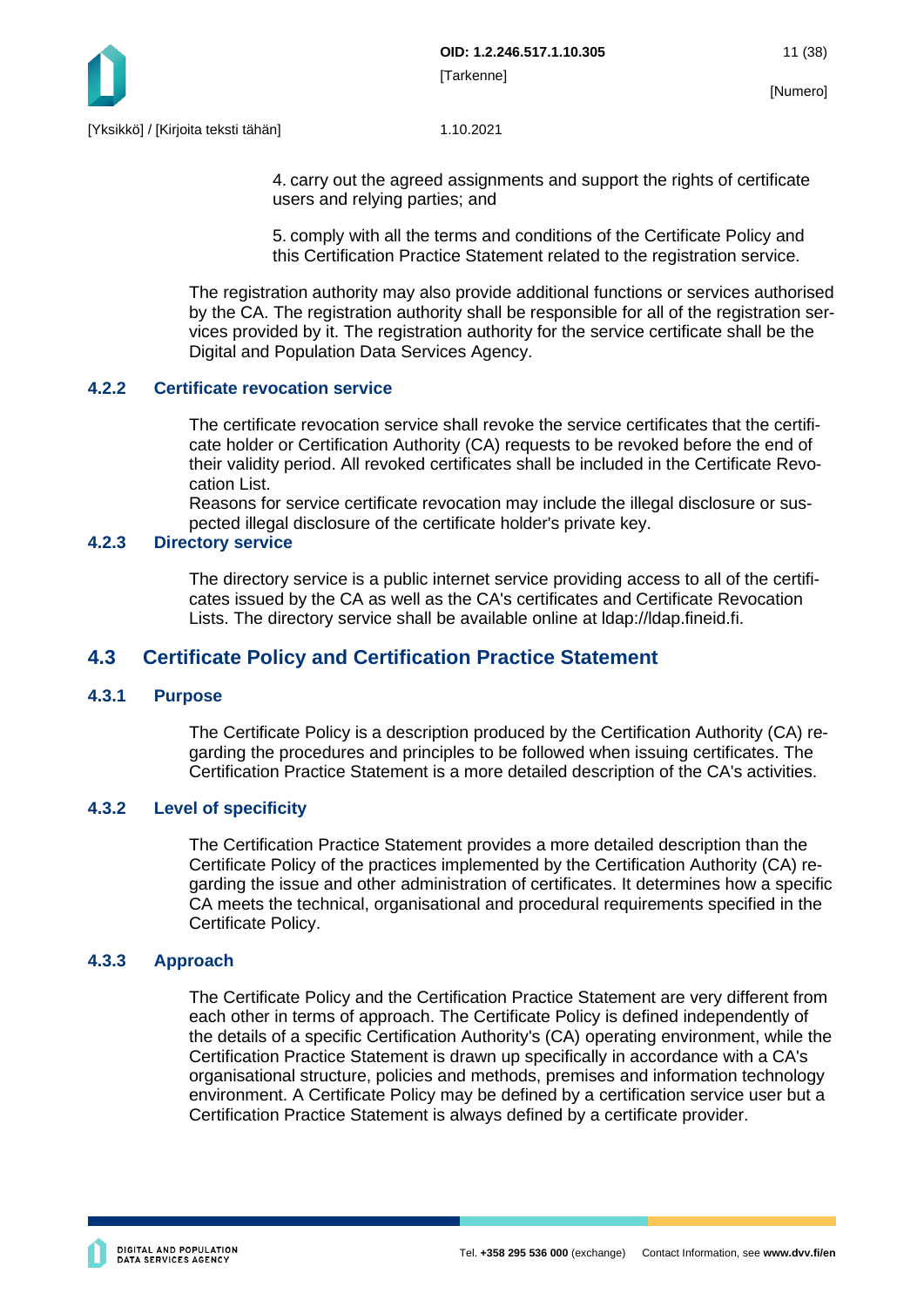

#### <span id="page-12-0"></span>**4.3.4 Other Certification Authority statements**

In addition to the Certificate Policy and the Certification Practice Statement, the Certification Authority (CA) may also publish other documents pertaining to its activities. Such terms and conditions of use may include a variety of commercial terms and conditions or documents such as those related to a specific Public Key Infrastructure. Although customers are not necessarily informed about such terms and conditions, they may still be applied to a case.

The PKI Disclosure Statement is a part of the CA's terms and conditions of use related to the functioning of the Public Key Infrastructure. The CA should make the PKI Disclosure Statement available to both subscribers and relying parties.

### <span id="page-12-1"></span>**4.4 Subscriber and subject**

The "subscriber" shall mean a party (organisation or individual person) who applies to the Certification Authority (CA) for certificates and has a contractual relationship with the CA. The "subject" shall mean a party (organisation or individual person) to whom a certificate has been issued. The subscriber bears responsibility towards the CA for the use of the private key associated with the certificate based on a public key, while the subject is the individual that can be authenticated by the private key and that has control over its use.

In the case of certificates issued to individuals for their own use the subscriber and subject can be the same entity. In other cases, such as certificates issued to employees, the subscriber and subject are different. The subscriber can, for example, be the employer and the subject can be an employee.

Within the present document these two terms are used with this explicit distinction wherever it is meaningful to do so, although in some cases the distinction is not always crystal clear.

# <span id="page-12-2"></span>**5 Introduction to Certificate Policies**

### <span id="page-12-3"></span>**5.1 Overview**

A Certificate Policy is a description produced by the Certification Authority (CA) regarding the procedures and principles to be followed when issuing certificates. The Certification Practice Statement is a more detailed description of the CA's activities.

The Certification Practice Statement shall apply to the Digital and Population Data Services Agency's (DPDSA's) service certificates. The service certificate is a certificate issued by the DPDSA that is used for the certification of a service provider's (organisation's or private individual's) server or service.

The certificate is a set of information that associates the authentication data in conjunction with authentication or encryption with the certificate holder and verifies the service certificate holder. The information in the certificate is electronically signed using the CA's private key. Certificates issued under this Certification Practice Statement shall be based on the Public Key Infrastructure (PKI).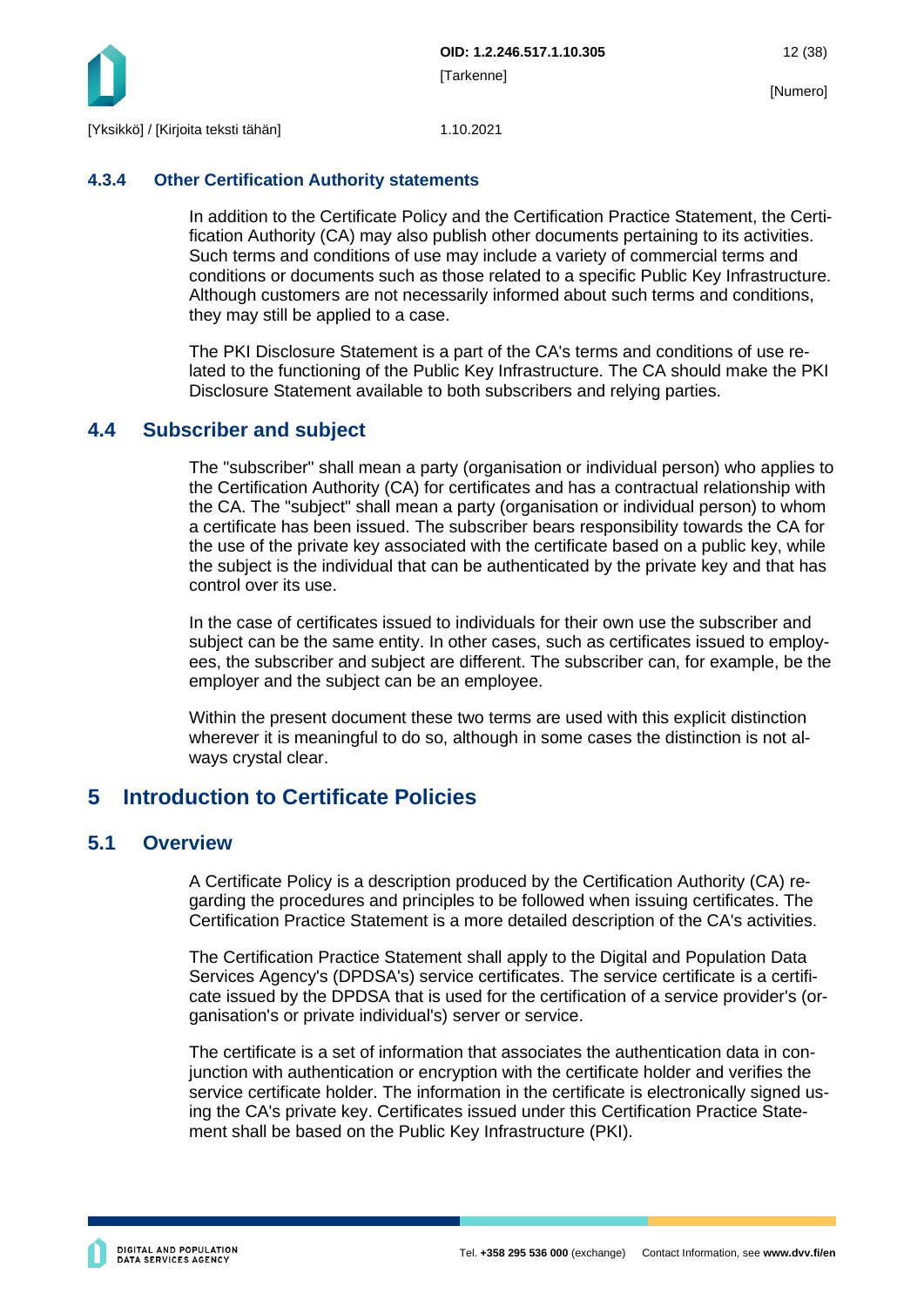

Server certificates may be used for the identification of services. The server certificate shall enable the service user to verify the authenticity of the service provider.

The DPDSA's Certification Practice Statement shall have its unique object identifier (OID). The CA's functions shall include certificate, directory and revocation service provision and registration. See Clause 4.2 for a more detailed description of these functions.

# <span id="page-13-0"></span>**5.2 Identification**

A certificate shall have two object identifiers (OID). One of them shall specify which ETSI TS 102 042 Certificate Policy is applied to the certificate and the other one shall be the unique OID for the Certification Practice Statement.

The Certificate Policy shall also have the DPDSA's own OID that determines the Certificate Policy.

The OIDs shall be as follows:

The OID for the ETSI TS 102 042 policy applied (OVCP): 0.4.0.2042.1.3 [itu-t(0), identified-organization(4), etsi(0), other-certificate-policies(2042), policy-identifiers(1), ovcp (7)];

the OID for the Certification Practice Statement for DPDSA's server certificates is defined in each Certification Practice Statement;

the OID for the Certificate Policy for the DPDSA's service certificates: 1.2.246.517.1.10.305 and 1.2.246.517.1.10.355.

The Certificate Policy, its PKI Disclosure Statement and Certification Practice Statements are available online at www.fineid.fi.

### <span id="page-13-1"></span>**5.3 User community and applicability**

The intended use of server certificates issued in accordance with this Certification Practice Statement shall be server identification and telecommunications encryption. Certificates can be used in accordance with their intended use without limitations in government applications and services of a private person.

The Certificate Policy and Certification Practice Statement contain requirements relating to the obligations of the Certification Authority (CA), registration authority, certificate holders and relying parties as well as to issues related to legislation and settlement of disputes.

### <span id="page-13-2"></span>**5.4 Conformance**

#### <span id="page-13-3"></span>**5.4.1 General**

The Certification Authority (CA) shall produce certification services under the terms and conditions specified in this Certification Practice Statement and be responsible for their functioning towards the certificate holder. The CA shall be responsible for the functioning of the entire certificate system, including for registration authorities and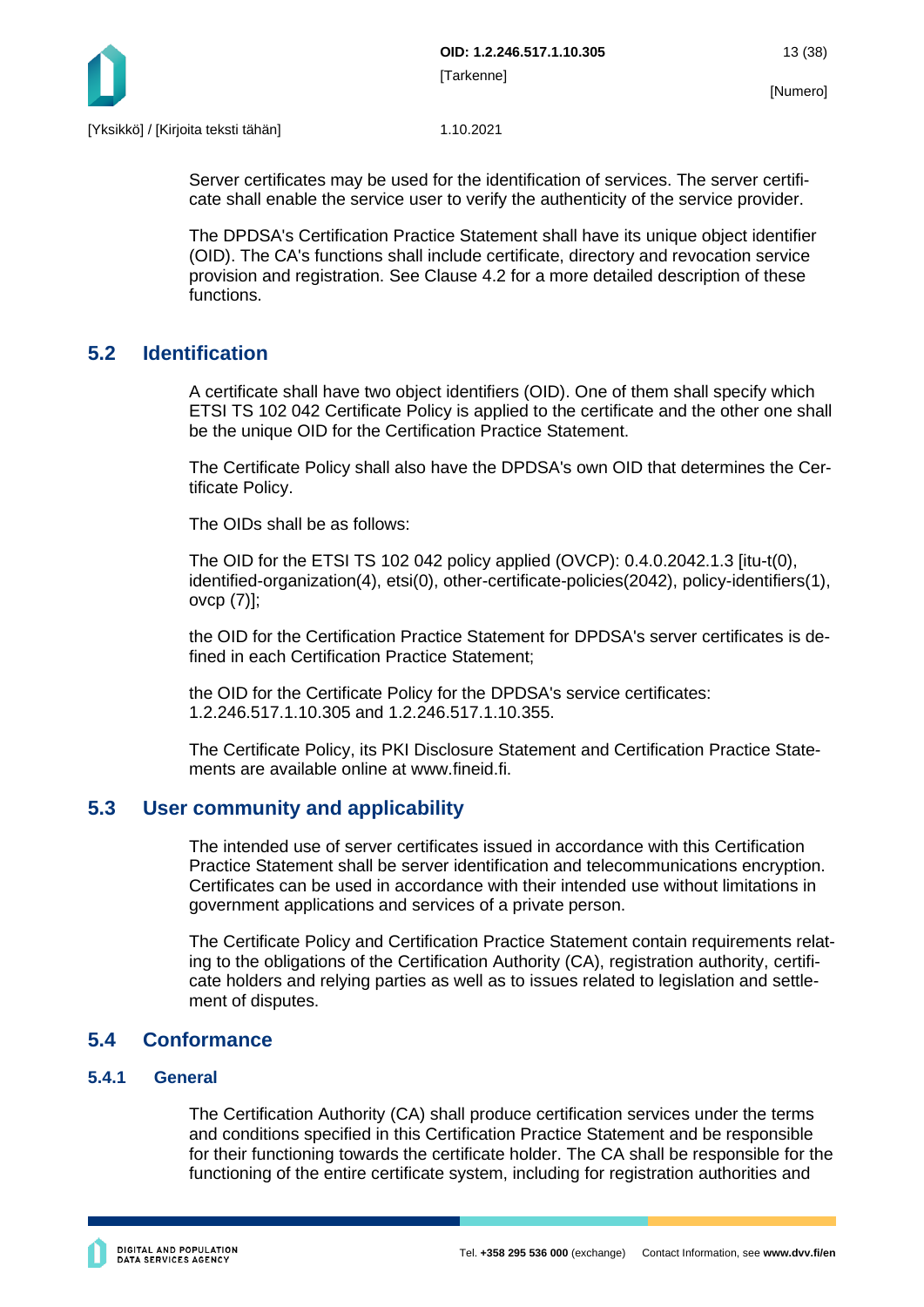

technical suppliers used. This Certification Practice Statement has been registered by the Digital and Population Data Services Agency. Certificate Policy documents shall be published on the www.fineid.fi website where they shall be accessible by all. The CA's activities shall be audited every year and whenever major changes take place in the system. Certificate audit reports shall be available on request.

#### *Information security audits*

The Digital and Population Data Services Agency (DPDSA) shall conduct information security audits of the premises, equipment and activities of its technical suppliers as appropriate.

The DPDSA's information security audits shall be conducted by external auditors that are independent of the Certification Authority (CA).

The audit subject matter shall be determined on the basis of the Act on Strong Electronic Identification and Trust Services (617/2009) or, where the audit is conducted by the DPDSA, on the basis of the ISO 27001 Information Security Management Standard, the DPDSA's information security policy or technical supply agreements. The information security aspects audited shall include confidentiality, integrity and availability.

Audits shall assess the Certificate Policy, Certification Practice Statement and application instructions as well as their compliance with the ETSI TS 102 042 standard regarding the entire certificate organisation and system.

#### *Measures taken in the event of anomalies*

Any anomalies detected shall be recorded in the audit report and measures in response shall be taken in accordance with legislation, the ISO 27001 Information Security Management Standard and existing supply agreements.

#### *Provision of information about audits*

Information about audit results shall be provided in accordance with legislation, the ISO 27001 Information Security Management Standard, the DPDSA's information security policy and existing supply agreements. Intended for internal use, the detailed fixed-form audit result shall be confidential and no details of it shall be published. The fixed-form reports shall be drawn up separately for use outside the organisation.

#### *Archiving of audit material*

The Certification Authority (CA) shall archive the audit reports and minutes, including information security audits and system audits. Archived information shall be retained in accordance with the provisions that apply to the authority acting as the CA.

Plans and policies regarding the CA's activities as well as the CA's obligations in the event of an incident or disturbance are described in Clause 7.4.8. 'Business continuity management and incident handling'.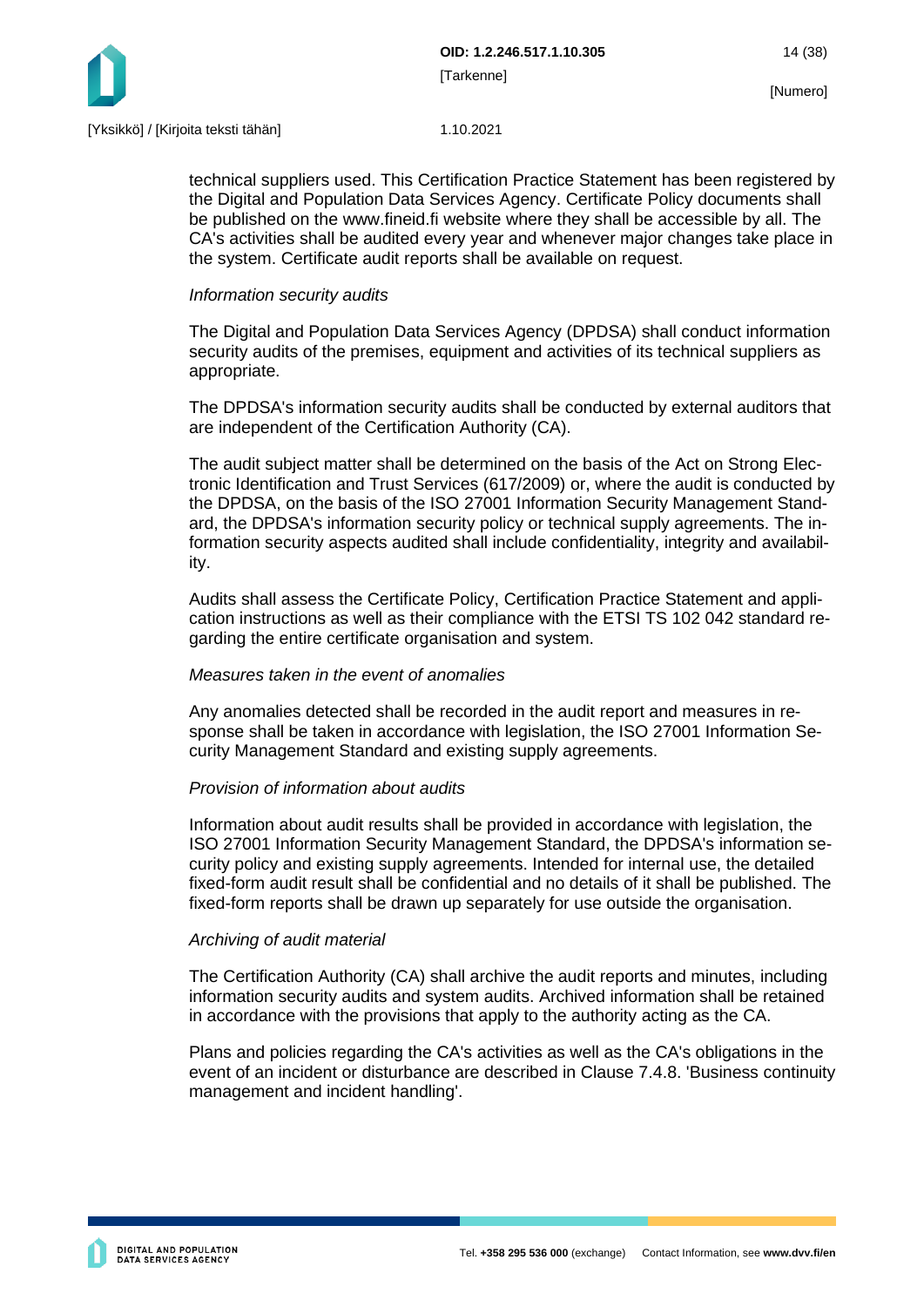

#### <span id="page-15-0"></span>**5.4.2 Conformance requirements**

The Certification Authority's (CA's) obligations are described in Clause 6.1. The CA's activities shall meet the obligations as defined in Clause 6.1. The CA's activities and controls shall also meet the requirements specified in Clause 7.

# <span id="page-15-1"></span>**6 Obligations and liability**

# <span id="page-15-2"></span>**6.1 Certification Authority obligations**

The Certification Authority (CA) shall be responsible for the functioning of the entire certificate system, including for registration Authorities and technical suppliers used.

> • It is the statutory duty of the Digital and Population Data Services Agency (DPDSA) to act as the CA.

- The CA shall act in compliance with current legislation.
- The shall CA act in a careful, trustworthy and appropriate manner.

• The CA shall have sufficient technical skills and financial resources for the appropriate performance of certification activity and to cover any liability for damages.

• The CA shall be responsible for all elements of certification activity, including the trustworthiness and functioning of the services and products provided by technical suppliers or individuals used by the CA.

• The CA shall formulate and maintain a Certificate Policy that describes the procedures, terms and conditions of use, division of responsibilities and other aspects of service certificate use applied in the issue, maintenance and administration of service certificates on a general level.

• The CA shall draw up and maintain Certification Practice Statements that describe how the CA applies its Certificate Policy.

• The CA shall meet the requirements set in the Certificate Policy and Certification Practice Statement.

• The CA shall publish the Certificate Policy and Certification Practice Statement and make them accessible by the public.

• The CA shall employ a sufficient number of personnel who possess the expert knowledge, experience and qualifications necessary for the provision of certification services.

• The CA shall use trustworthy systems and products that are protected against unauthorised access.

• The CA shall make information regarding certificates and certification activity, on the basis of which the CA's activities and their trustworthiness can be assessed, available to the public.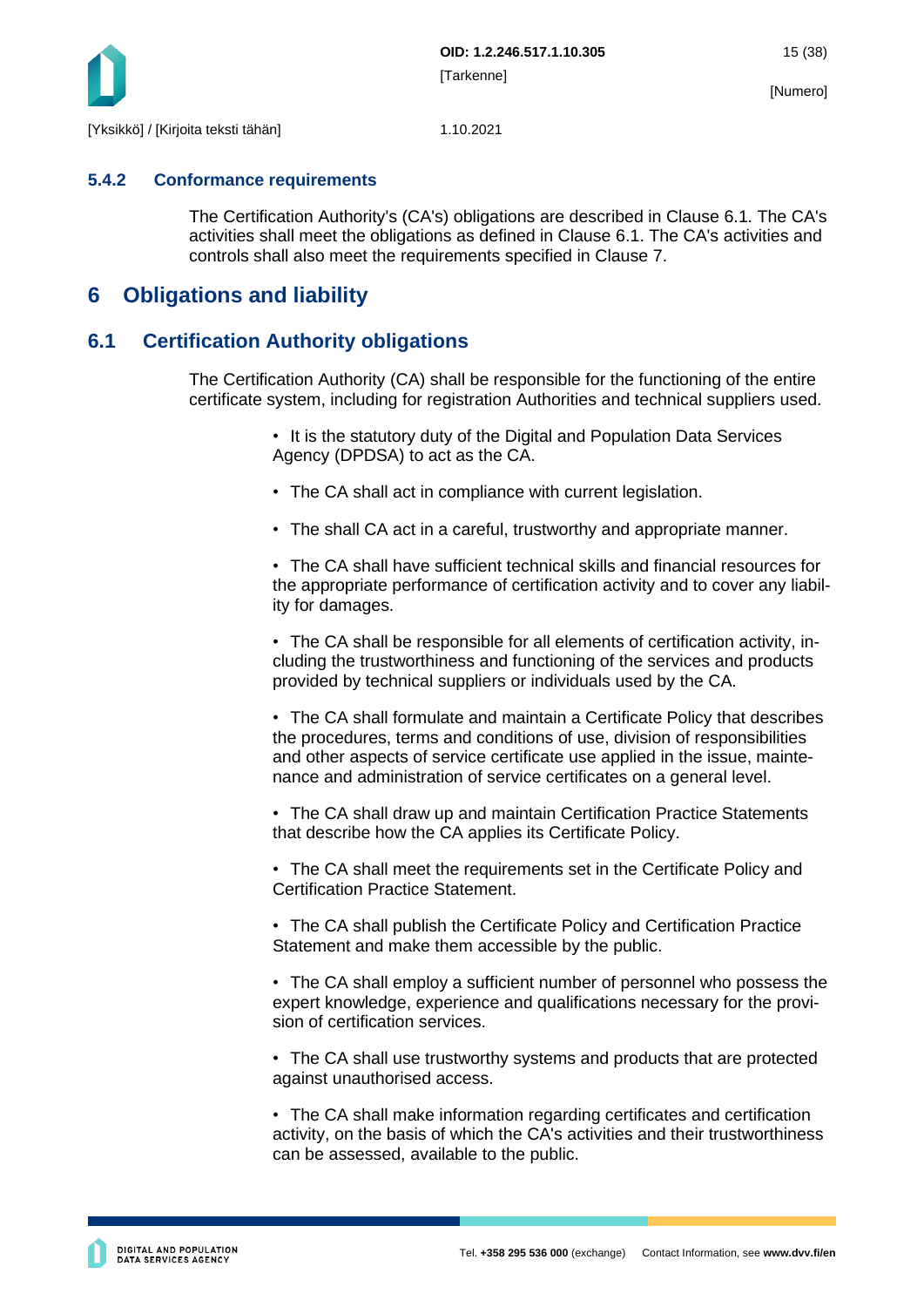

Registration authority obligations

The registration authority for service certificates shall be the Digital and Population Data Services Agency (DPDSA).

> • The registration authority shall comply with the Certificate Policy and Certification Practice Statement with regards to registration.

• The registration authority shall reliably identify the service certificate applicant in the manner specified in the Certification Practice Statement so that the applicant's identity, right to apply for a service certificate and other applicant details necessary for the issue of the service certificate are carefully checked.

• The registration authority shall ensure the careful handing and confidentiality of data.

• The registration authority shall comply with the registration-related procedures agreed with the CA.

### <span id="page-16-0"></span>**6.2 Subscriber and certificate holder obligations**

• The service certificate holder shall be responsible for ensuring that the certificate is used in accordance with the intended uses specified in the service certificate application, the Certificate Policy, Certification Practice Statement and terms and conditions of agreement binding on the certificate holder.

• It is possible that Digital and Population Data Services Agency issues a certificate for its own purposes. In that case it follows the same requirements than issuing certificates for other organisations.

• The certificate holder (service provider) shall be responsible for the accuracy of the information submitted with the certificate application.

• The certificate holder must store its private key in a secured environment and seek to prevent its loss, unauthorised access, modification or unauthorised use.

• The certificate holder must inform the CA immediately if it is known or suspected that the certificate holder's private key has been illegally disclosed or its data content is inaccurate. This shall result in the revocation of the certificate by the CA and the same private key no longer being usable for the generation of new certificates.

• The certificate holder's liability for certificate use shall end as soon as the certificate holder has provided the CA with the information necessary for certificate revocation and been informed of the revocation by the person who received the telephone call. To terminate liability, the revocation notification must be made as soon as the need arises.

All service certificates issued using the illegally disclosed key and valid at the time shall be revoked by inclusion in one or more Certificate Revocation Lists the validity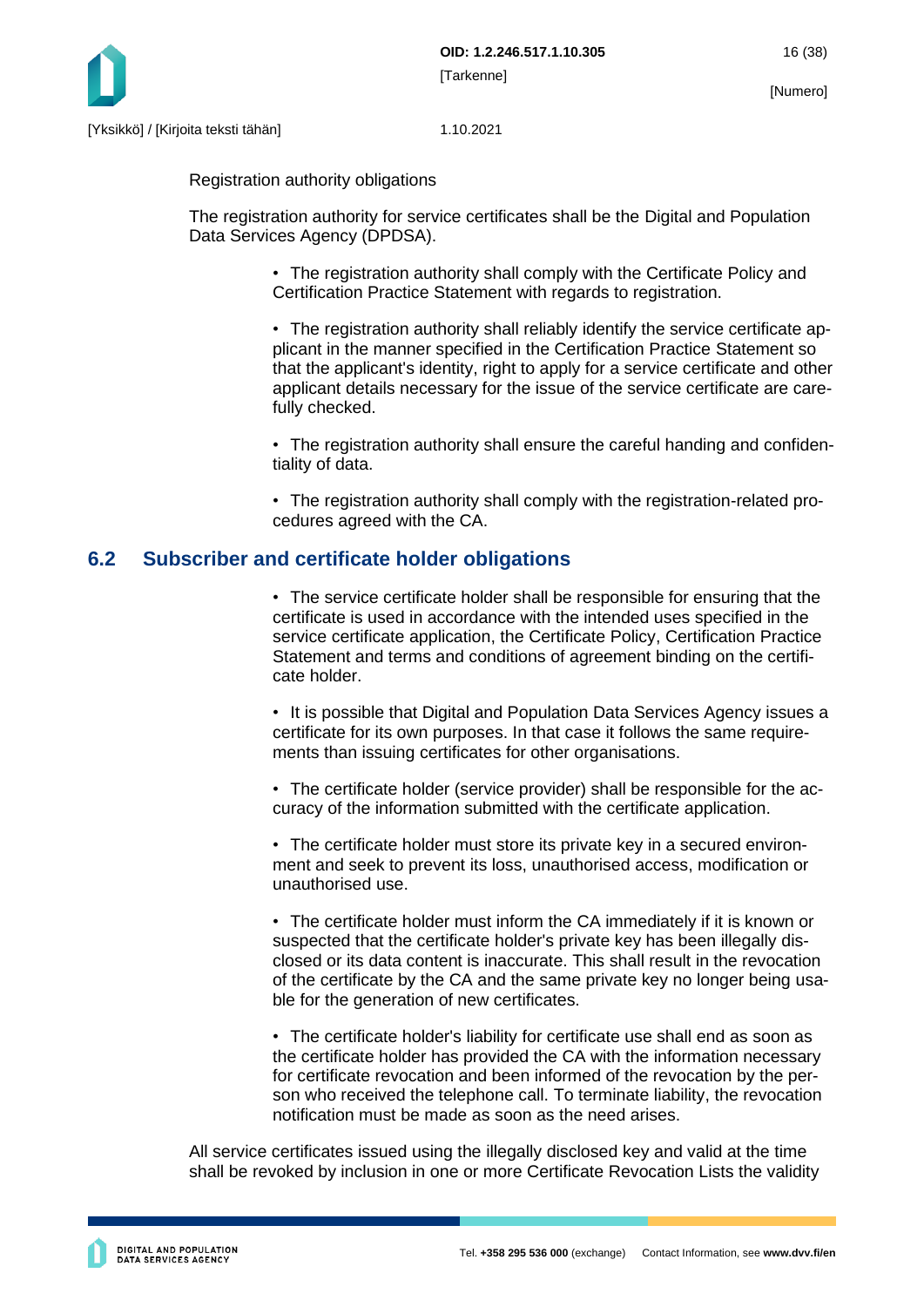

of which shall not terminate until the termination of the validity of the last revoked service certificate.

If a private key or other technical method used by the Digital and Population Data Services Agency (DPDSA) has been compromised or otherwise become unusable, the DPDSA must inform all certificate holders and Traficom of the situation in the appropriate manner.

The service certificate applicant must provide the registration authority with a certificate request generated using its server to be certified on the basis of which the service certificate shall be generated.

The CA's private key and the corresponding public key shall be at least 4096-bit RSA keys.

The private and public key length for the service certificate can be decided by the certificate applicant. The DPDSA recommends that the minimum key length used be at least 2048-bit.

# <span id="page-17-0"></span>**6.3 Relying party obligations**

Relying parties shall be obliged to ensure that certificates are used for their intended use.

Relying parties must comply with the Certificate Policy and the Certification Practice Statement.

A relying party may rely upon a service certificate in good faith once it has verified that the certificate is valid and that it is not in a Certificate Revocation List (CRL). The relying party is obliged to verify whether a certificate is in a CRL. To ensure reliable service certificate validity, relying parties must comply with the CRL verification measures presented below.

If a relying party retrieves the CRL from the directory, it must verify the authenticity and integrity of the CRL by verifying the electronic signature of the CRL. The period of validity of the CRL must also be checked.

If the latest CRL cannot be accessed from the directory due to equipment or directory service malfunction, no certificate may be accepted if the period of validity of the latest obtained CRL has expired. Any certificate acceptance that takes place following this period of validity takes place at the relying party's own risk.

# <span id="page-17-1"></span>**6.4 Liability**

#### *Certification Authority's liability*

The Digital and Population Data Services Agency (DPDSA) shall comply with current Finnish legislation in its certification services.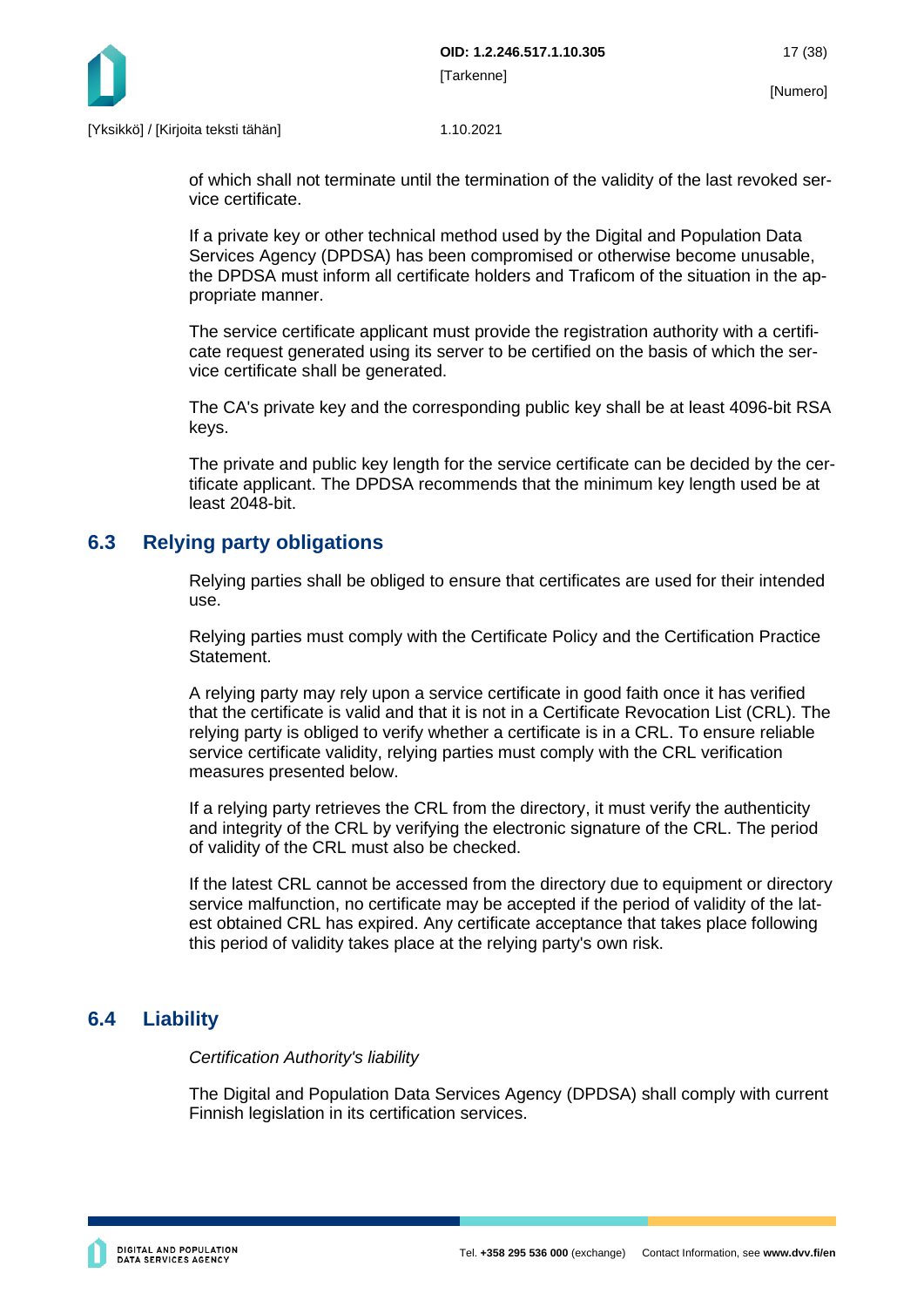

As the Certification Authority (CA), the DPDSA shall be responsible for the security of the entire certificate system. The CA shall be responsible for services commissioned by it in the same manner as if the service had been produced by the CA itself.

The DPDSA shall be responsible for ensuring that service certificates are generated in compliance with the procedures specified in the Certificate Policy and the Certification Practice Statement and in accordance with the information provided by the certificate applicant. The DPDSA shall only be responsible for information recorded by the DPDSA in the service certificate.

The DPDSA's liability for damages related to the provision of certification services shall be determined in accordance with the provisions of the Tort Liability Act (412/1974). The CA's liability for damages as laid down in the Act on Electronic Services and Communication in the Public Sector (13/2003) shall also apply to the DPDSA.

The DPDSA shall be responsible for ensuring that the service certificate is available from the time of issue throughout its period of validity unless the certificate has been included in a Certificate Revocation List (CRL).

The DPDSA shall be responsible for ensuring that the service certificate has been issued to an applicant that has been identified as required for service certificates.

When signing the service certificate with its private key, the CA shall assure it has verified the information that the certificate contains in accordance with the procedures specified in its Certificate Policy for service certificates and the Certification Practice Statement.

The CA shall be responsible for ensuring that the correct service certificate is placed in the CRL and that it appears in the CRL within the period of time specified in the Certification Practice Statement.

#### *Registration authority's liability*

The service certificates shall be registered by the Digital and Population Data Services Agency (DPDSA) or its contractual partner on behalf of and at the responsibility of the DPDSA.

#### *Certificate holder's liability*

The service certificate holder shall be responsible for ensuring that the certificate is used in accordance with the intended uses specified in the service certificate application.

The certificate holder's liability for certificate use shall end as soon as the certificate holder has provided the Certification Authority (CA) with the information necessary for certificate revocation and received a revocation notification from the person who received the phone call. To terminate liability, the revocation notification must be made as soon as the need arises.

#### *Relying party liability*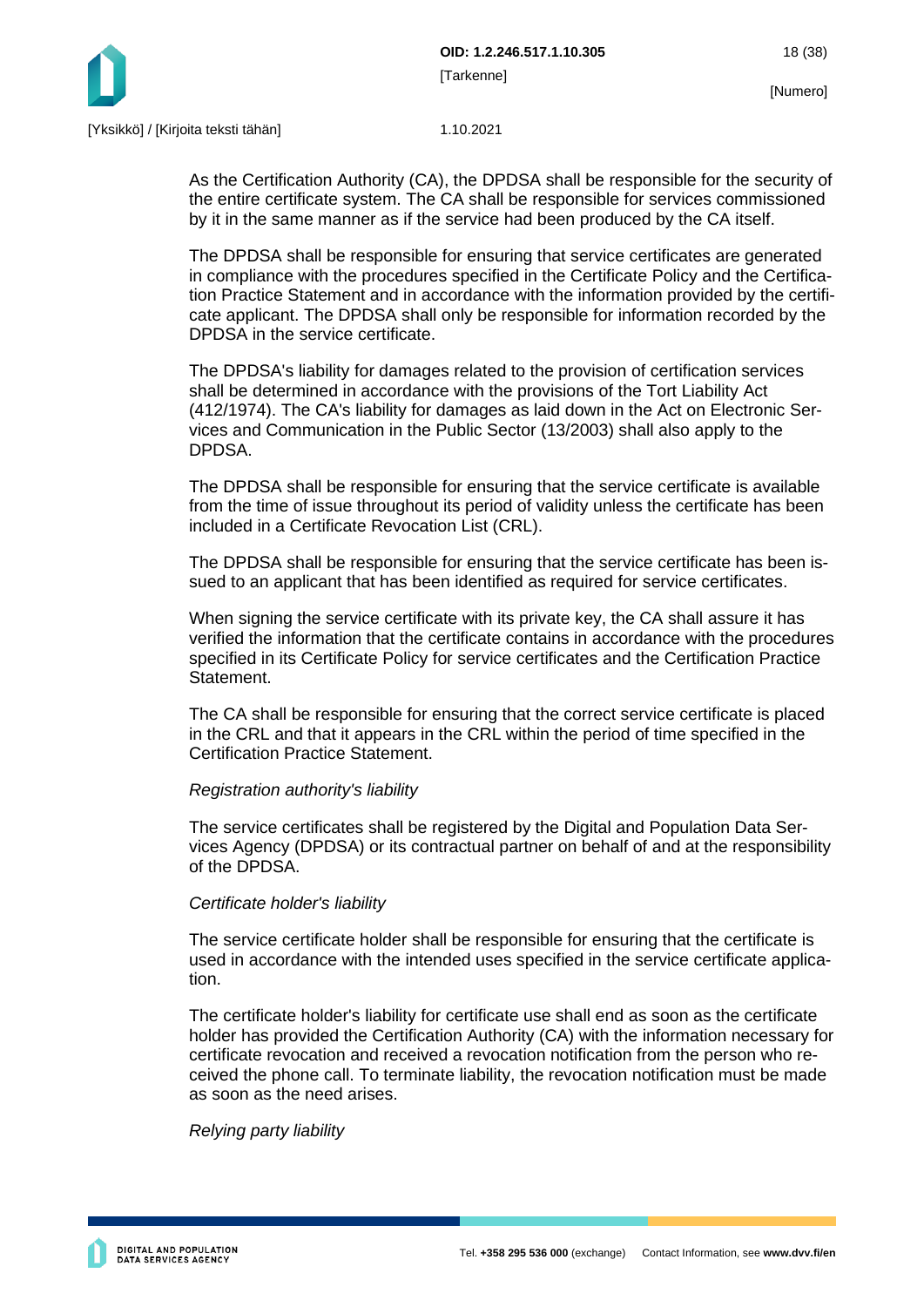

A relying party cannot rely upon the accuracy of a certificate in good faith if the validity of the certificate has not been verified from the Certificate Revocation List (CRL). Service certificate acceptance in such cases shall release the Digital and Population Data Services Agency (DPDSA) from liability. A relying party must verify that the certificate issued matches its intended use in the functions for which it is used.

#### *Limitations of liability*

The Digital and Population Data Services Agency (DPDSA) shall not be liable for any loss, damage or costs arising from the illegal disclosure of the certificate holder's private key unless such disclosure is directly attributable the DPDSA's action.

The DPDSA's liability shall not exceed direct loss or damage to the certificate holder or relying party where the loss or damage is attributable to direct action by the DPDSA and shall never exceed 15% of the amount of certificate invoicing in the preceding 3 months (share booked for the DPDSA).

The DPDSA shall not be responsible for any indirect or consequential loss or damage suffered by the certificate holder. Furthermore, the DPDSA shall not be liable for any indirect or consequential loss or damage suffered by a relying party or other contractual partner of the certificate holder.

The DPDSA shall not be liable for the functioning of public telecommunication connections or information networks such as the internet nor for the performance of a function being disabled due to non-functioning of hardware or software used by the certificate holder nor for the usage of the service certificate against its intended purpose.

The Certification Authority (CA) shall have the right to further develop the certification service. The certificate holder or relying party must cover their own costs arising due to this. The CA shall not be liable for compensating for the certificate holder or relying party for any such costs arising from the CA's development activity.

The CA shall have the right to suspend the certification service for the duration of amendment or maintenance work. Any amendments to or maintenance work on the Certificate Revocation List (CRL) shall be notified in advance.

The CA shall not be liable for errors in an online service or application intended for end users and based on the certificate or any costs arising from such errors during certificate usage.

The certificate holder's liability for certificate use shall end as soon as the certificate holder or a representative of the certificate holder's organisation has provided the CA with the information necessary for certificate revocation and received a revocation notification from the person who received the phone call. To terminate liability, the revocation notification must be made as soon as the need arises.

# <span id="page-19-0"></span>**7 Requirements on Certification Authority practice**

The Certification Authority (CA) shall implement the controls that meet the following requirements.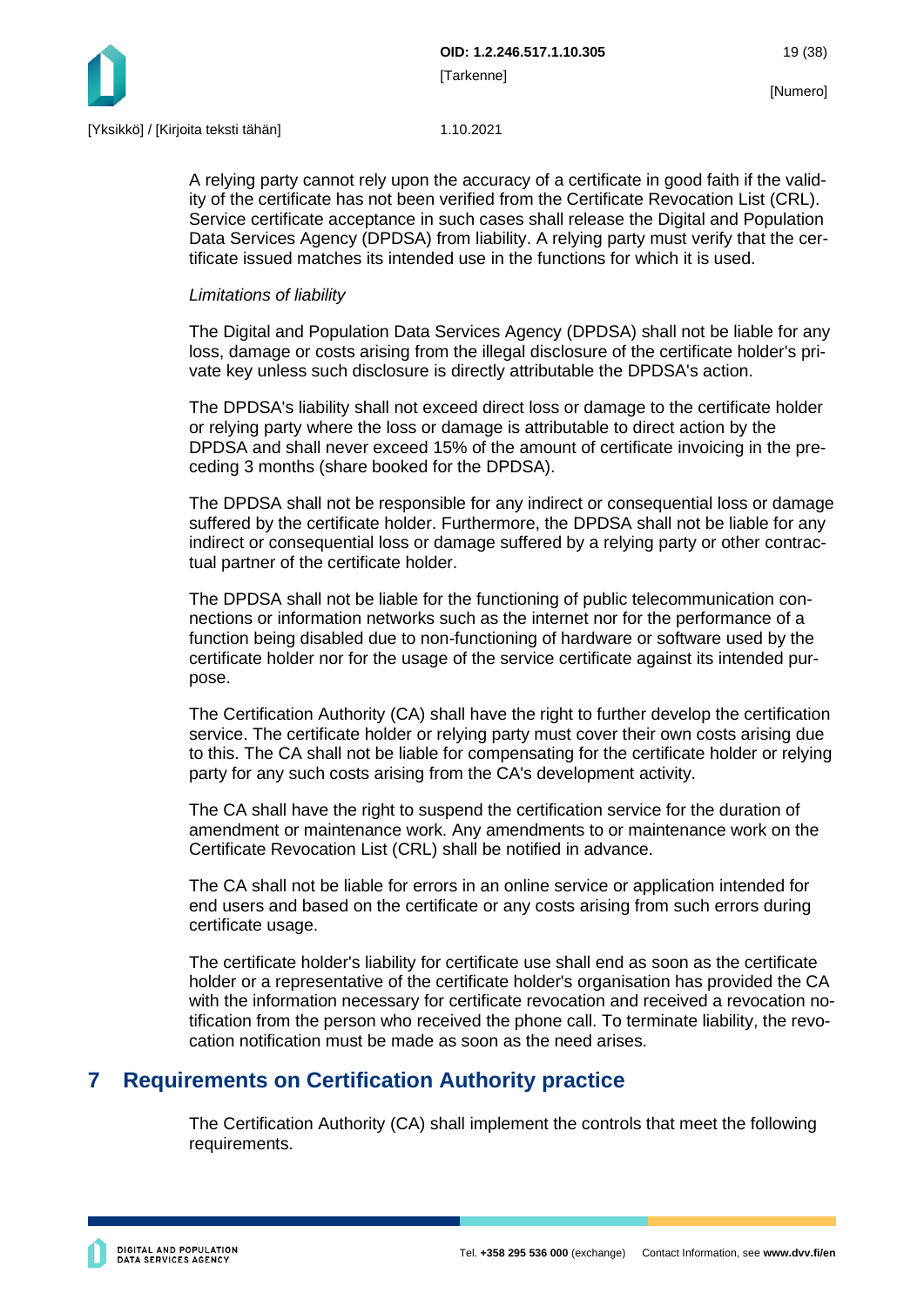

These include the provision of services for registration, certificate generation, dissemination, revocation management and revocation status (see Clause 4.2). Where requirements relate to a specific service area of the CA then it is listed under one of these subheadings. Where no service area is listed, or "CA General" is indicated, a requirement is relevant to the general operation of the CA.

These policy requirements are not meant to imply any restrictions on charging for CA services.

The requirements are indicated in terms of the security objectives followed by more specific requirements for controls to meet those objectives where considered necessary to provide the necessary confidence that those objectives will be met.

# <span id="page-20-0"></span>**7.1 Certification Practice Statement**

The Certification Authority (CA) shall draw up the Certification Practice Statement and other policy instructions that supplement the Certificate Policy. The CA shall ensure that the Certificate Policies, Certification Practice Statements and PKI Disclosure Statements are publicly available at www.fineid.fi.

The certificate applicant's rights and obligations are specified in the application document and general terms and conditions of use which form the agreement entered into with the certificate applicant.

The application document and terms and conditions of use shall clearly indicate that, on signing the document, the service certificate applicant accepts the accuracy of the information and the generation of the service certificate and its publication in a public directory. Furthermore, in doing so the applicant shall accept the rules, terms and conditions governing the use of the service certificate and the duty to notify of any misuse or illegal disclosure of the private key.

Certification Practice Statement documents shall be determined and approved by the  $CA$ 

The CA shall ensure that its certification activity and practice comply with its Certificate Policy.

The CA's operations shall be audited at least once a year. In these audits the Certificate Policy and Certification Practice Statement shall be viewed against the CA's activities on the whole. The CA shall take the measures required to rectify any deviations detected without delay.

Decisions on any amendments to the Certification Practice Statement shall be made by the CA. The only changes that can be made to an adopted Certification Practice Statement without giving notice are corrections to appearance or typing errors or changes in contact details. The CA shall give at least 30 days' notice of any amendments to the Certification Practice Statement other than those referred to above on its website (www.fineid.fi).

The algorithms and other technical parameters employed in certification activity and certificates are described in Clause 7.2.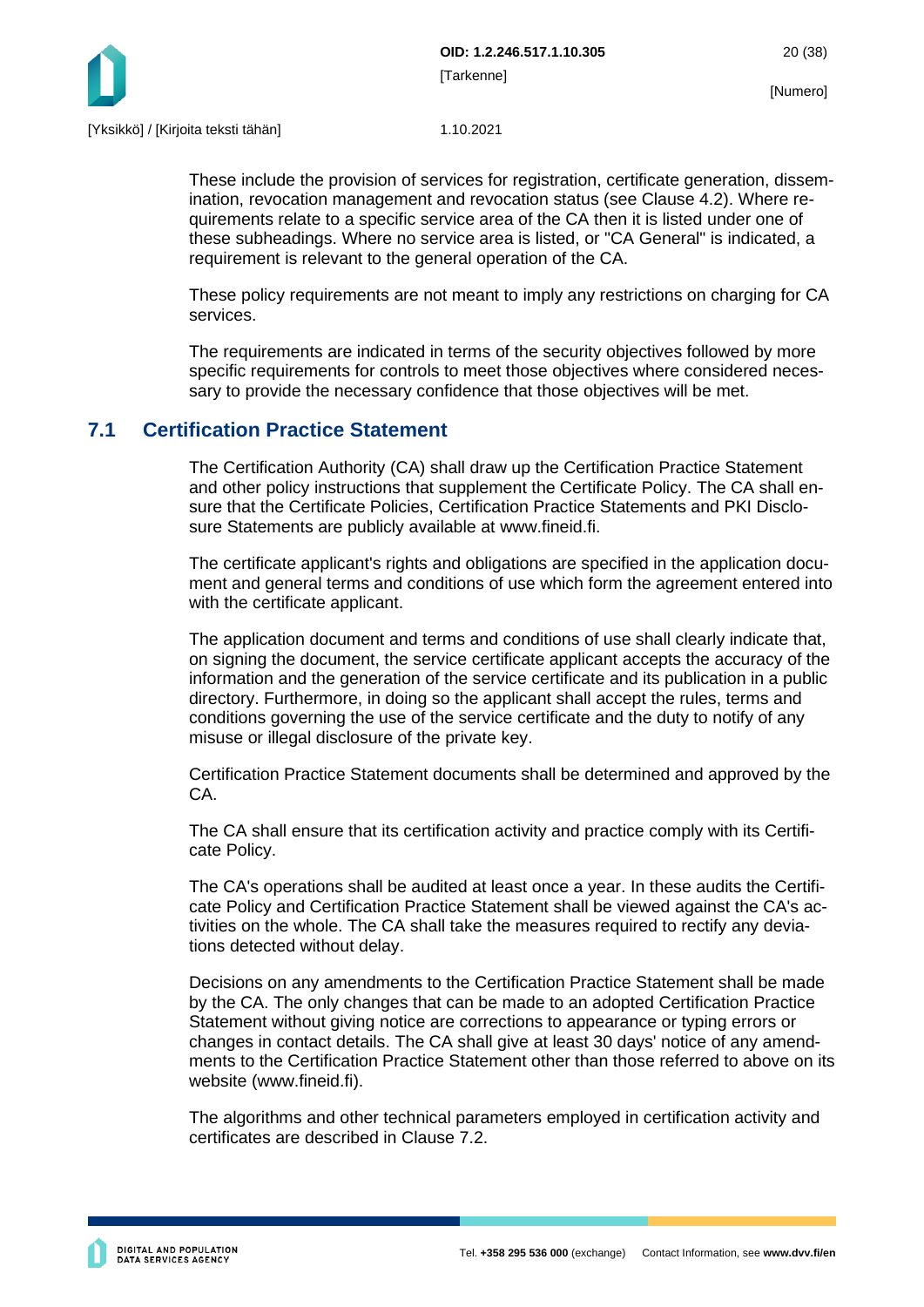

# <span id="page-21-0"></span>**7.2 Public Key Infrastructure – Key management life cycle**

#### <span id="page-21-1"></span>**7.2.1 Certification Authority key generation**

The Certification Authority (CA) shall generate its own private signing keys and the public keys that correspond to its private keys. The CA's private keys shall be stored in security modules administered by the CA that meet the requirements set in the required security standard.

The CA shall ensure that CA private keys remain confidential and maintain their integrity. Backup copies of the CA's private keys shall be made in the manner required for critical information security.

Keys shall be stored in security modules administered by the CA. The security of these modules shall meet the requirements identified in FIPS 140-1 level 3.

The CA's private key used for signing service certificates and the corresponding public key shall be 4096-bit RSA keys and 384-bit ECC keys.

The private and public key length for the service certificate can be decided by the certificate applicant. The Digital and Population Data Services Agency (DPDSA) recommends that the minimum key length used be 2048-bit.

The CA shall generate a new key pair and CA certificate no later than within five years and three months from the expiry of the period of validity of the previous CA certificate. The CA certificate shall be made available in the public directory in accordance with Clause 7.3.5.

The generation of a private key shall require the simultaneous presence or activation of at least two persons.

#### <span id="page-21-2"></span>**7.2.2 Certification Authority key storage, backup and recovery**

The CA shall ensure that CA private keys remain confidential and maintain their integrity.

Keys shall be stored in security modules administered by the CA. The security of these modules shall meet the requirements identified in FIPS 140-1 level 3.

There shall be a backup copy of the CA private key.

Backup copies of the CA private keys as well as their storage shall be subject to the same level of security controls as the original CA private keys in all situations.

Private keys and their backup copies shall be stored under strong encryption in devices that meet the requirements set for critical information security.

#### <span id="page-21-3"></span>**7.2.3 Certification Authority public key distribution**

The Certification Authority (CA) certificate that contains the CA public key can be retrieved from the public directory or service maintained by the CA. The CA shall publish its public key in a publicly available public directory at ldap://ldap.fineid.fi and on its website at www.fineid.fi.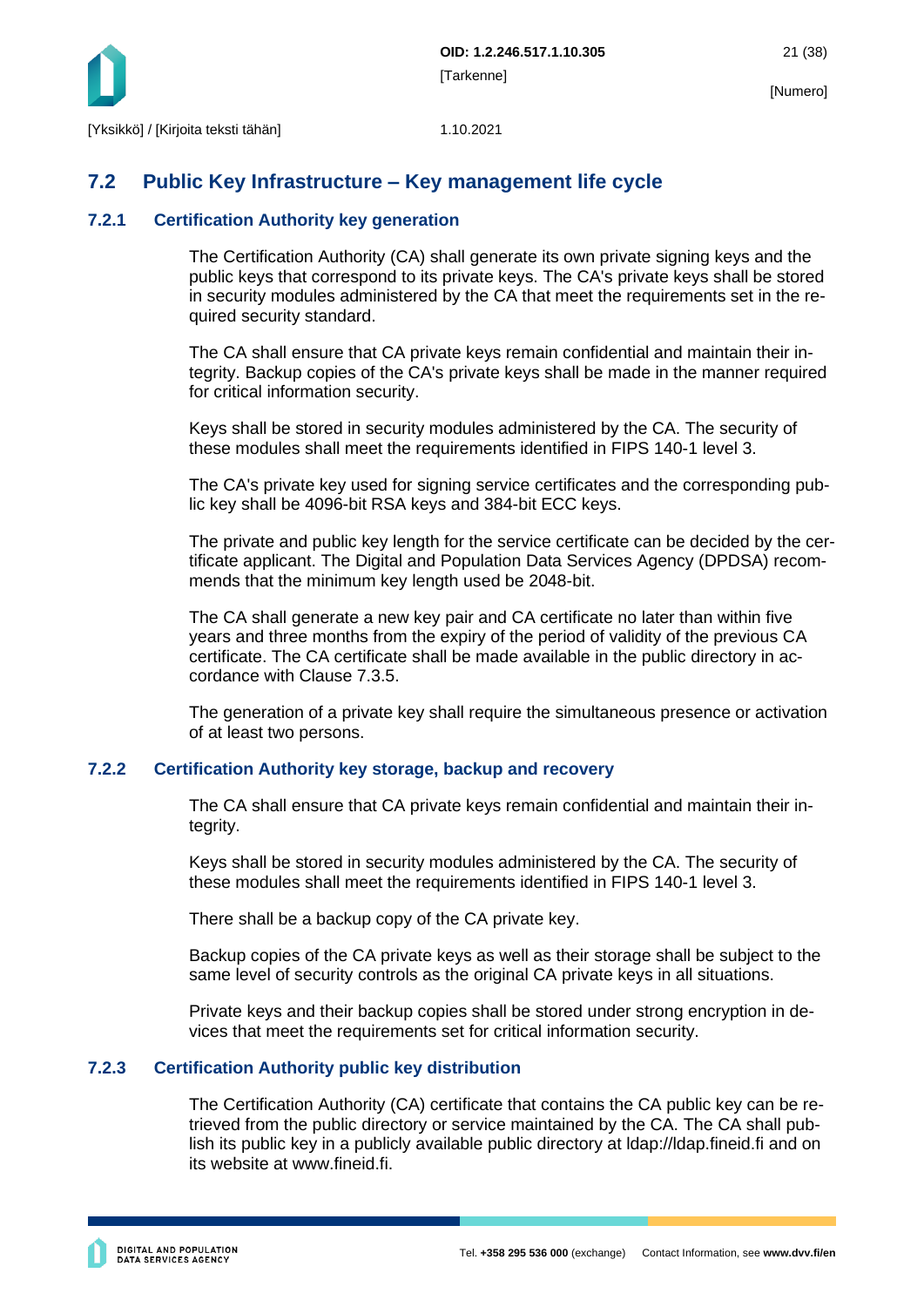

#### <span id="page-22-0"></span>**7.2.4 Key escrow**

The subject's private signing keys shall not be held in a way which provides a backup decryption capability (key escrow) where authorised persons could in certain situations perform decryption by utilising information provided by one or more parties.

#### <span id="page-22-1"></span>**7.2.5 Certification Authority key usage**

The intended use of certificate-associated keys shall be determined in the field specifying the intended use in the certificate information content.

The Certification Authority (CA) certificate shall only be used for the purpose of signing service certificates and related Certificate Revocation Lists. Technical specifications can be found in the FINEID S2 specification.

Following the expiry of a CA certificate, the CA private keys kept in a security module shall be destroyed and may not be reused.

CA private keys shall be stored encrypted in security modules.

Activation of CA private keys shall be carried out by authorised persons in security modules using management cards. Use of CA private keys shall be prevented by authorised persons using management cards or by switching off the power supply to the security module containing the CA's private keys.

The CA shall have the right to transfer CA private keys to another security module to maintain or change the original equipment.

CA private keys shall be destroyed on the expiry of their period of validity. CA private keys may only be destroyed by the CA. CA private keys and their copies shall be destroyed in conjunction with the termination of the CA.

Where necessary, the CA shall generate the certificate holder's key pair. In such cases the certificate and the related key pair shall be delivered to the certificate holder in a manner preventing unauthorised access.

The secure key pair generation and storage process shall prevent the disclosure of the key to those outside the system used to generate the keys.

# <span id="page-22-2"></span>**7.3 Public Key Infrastructure – Certificate management life cycle**

# <span id="page-22-3"></span>**7.3.1 Subject registration**

The Certification Authority (CA) shall ensure that evidence of subjects' identification and accuracy of their names and associated data are properly examined and that certificate requests are complete, accurate and duly authorised.

The applicant's official name and other details submitted by the applicant and examined by the Registration Authority shall be used in the naming of the service certificate applicant.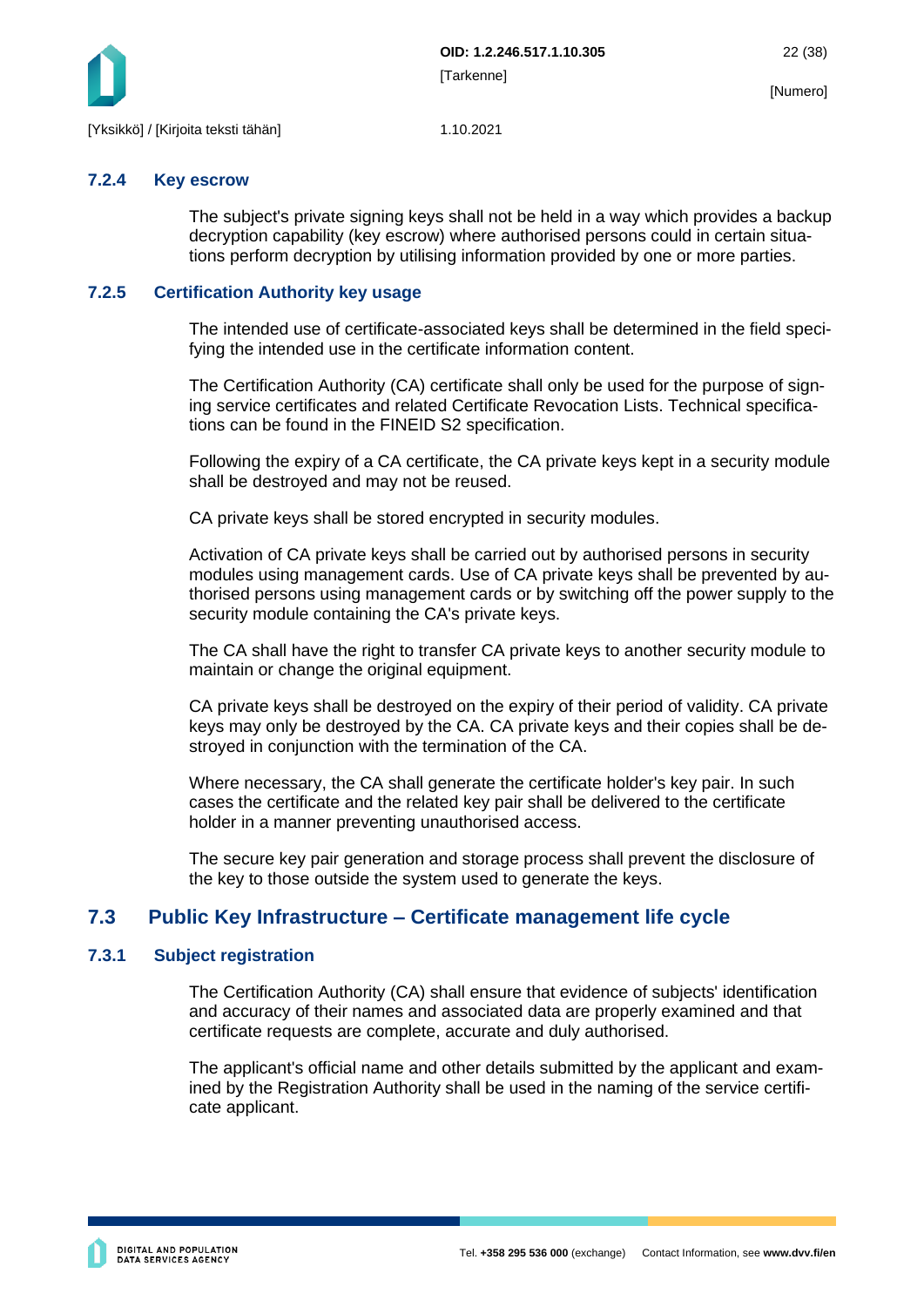



A set of attributes that creates the subject name record for the certificate shall be unique and identify the certificate holder in question. Each service certificate holder organisation must operate under its own name.

A certificate holder's private keys shall be generated on the certificate holder's or its technical supplier's server when the certificate in question is a server or system signing certificate. If the certificate is an email service certificate, the CA shall generate the key pair and certificate and deliver them to the certificate holder.

#### *Verification of the organisation represented by the certificate applicant*

The certificate applicant's rights and obligations are specified in the application document and general terms and conditions of use which form the agreement entered into with the certificate applicant.

The application document and terms and conditions of use shall clearly indicate that, on signing the document, the service certificate applicant accepts the accuracy of the information and the generation of the service certificate and its publication in a public directory. Furthermore, in doing so the applicant shall accept the rules, terms and conditions governing the use of the service certificate and the duty to notify of any misuse or illegal disclosure of the private key.

An agreement shall have been entered into between the CA and the registration authority and other providers supplying elements of certification services that specifies each party's rights, liabilities and obligations indisputably.

The service certificate applicant shall be responsible for the accuracy of all information relevant to the certificate submitted by the certificate applicant to the CA or registration authority. The service certificate holder shall only use the service certificate for its intended use.

On issuing a service certificate the CA shall also approve the certificate application.

The certificate holder must immediately report the service certificate for inclusion in the Certificate Revocation List (CRL) if the holder suspects that usage in breach of contract has been enabled.

Service certificate applications shall be submitted using a form that can be downloaded and printed out at www.fineid.fi.

Before issuing a certificate, the CA shall verify the applicant's details using sources such as the on line Virre –Register maintained by a governmental authority, National Board of Patents and Registration of Finland. Digital and Population Data Services Agency verifies the ownership of the Domain Name by sending an email message in order to control the ownership. Also to be submitted is a proxy if the certificate applicant (such as an IT contact person) acts on behalf of the enterprise/organisation. The same procedure will be conducted in conjunction with certificate renewal. Central and local public government and church authorities are not verified tin the Virre-register. Internet domain names ending in .fi held by the applicant and details of their management must be made available to the DPDSA during the processing of the application. Other domain names are verified in open network based registers if available or otherwise in a reliable manner. Digital and Population Data Services Agency issues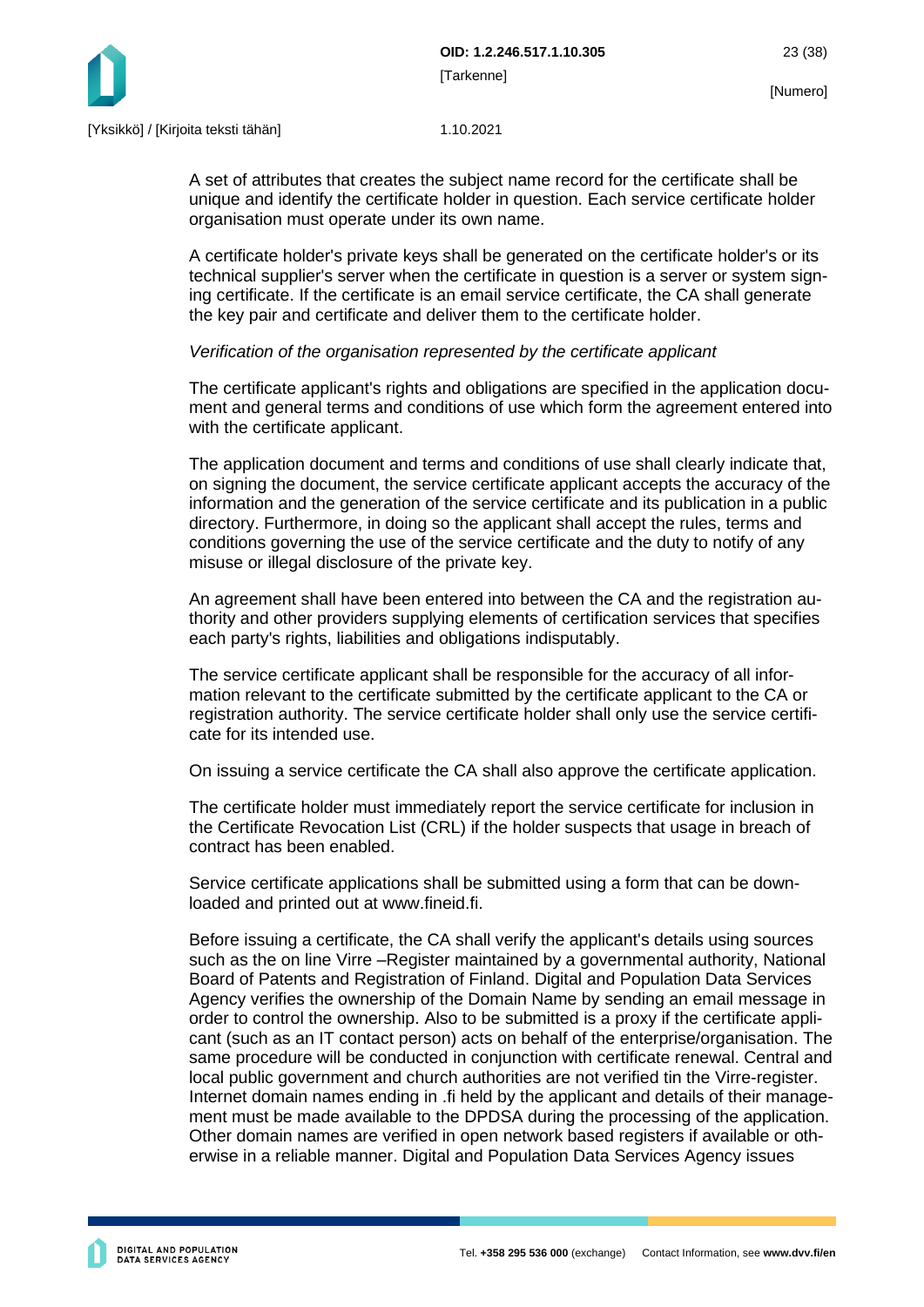

certificates only to IPs or domain names dedicated for services provided by a public authority.

If the applicant is a private individual, the applicant must deliver the service certificate application personally to the CA, in which context the applicant's identity shall be verified by means of an identification document issued by the Police (an ID card, passport or a driving licence issued after 1 October 1990).

Other identification documents accepted are a valid passport or ID card issued by a Member State of the European Economic Area, Switzerland or San Marino, a valid driving licence issued by a Member State of the European Economic Area after 1 October 1990 or a valid passport issued by another country's authority.

A server certificate is issued for a maximum of 27 months.

When processing certificate requests, the public key is tested for known weaknesses using a software tool.

Certificate renewal shall take place following the same application procedure as for the original application. The fees charged for certificates shall be based on the annual fee specified in the Digital and Population Data Services Agency's service tariff.

The CA shall issue the service certificate on approval of the certificate application.

On issuing the certificate, the CA shall ensure that the certificate information content is accurate at the time of certificate issue.

The service certificate issued shall be delivered to the customer as agreed.

#### <span id="page-24-0"></span>**7.3.2 Certificate renewal, rekey and update**

A certificate must be renewed whenever the certificate holder's details relevant to the certificate's information content change. The holder must in such cases contact the CA and apply for a new service certificate.

If the use of a certificate holder's private key is prevented, the certificate associated with the key must be renewed.

Certificate renewal may only be applied for by a representative of the certificate holder organisation or a party authorised by it.

The procedure applied to certificate renewal shall be the same as that applied to firsttime applications.

Certificate information content cannot be changed after certificate generation. The certificate holder must apply for a new service certificate if changes take place in information relevant to certificate information content.

The procedure applied to service certificate renewal shall be the same as that applied to first-time applications. The renewal of a certificate holder's private key always requires re-registration, a new certificate application and a new service certificate.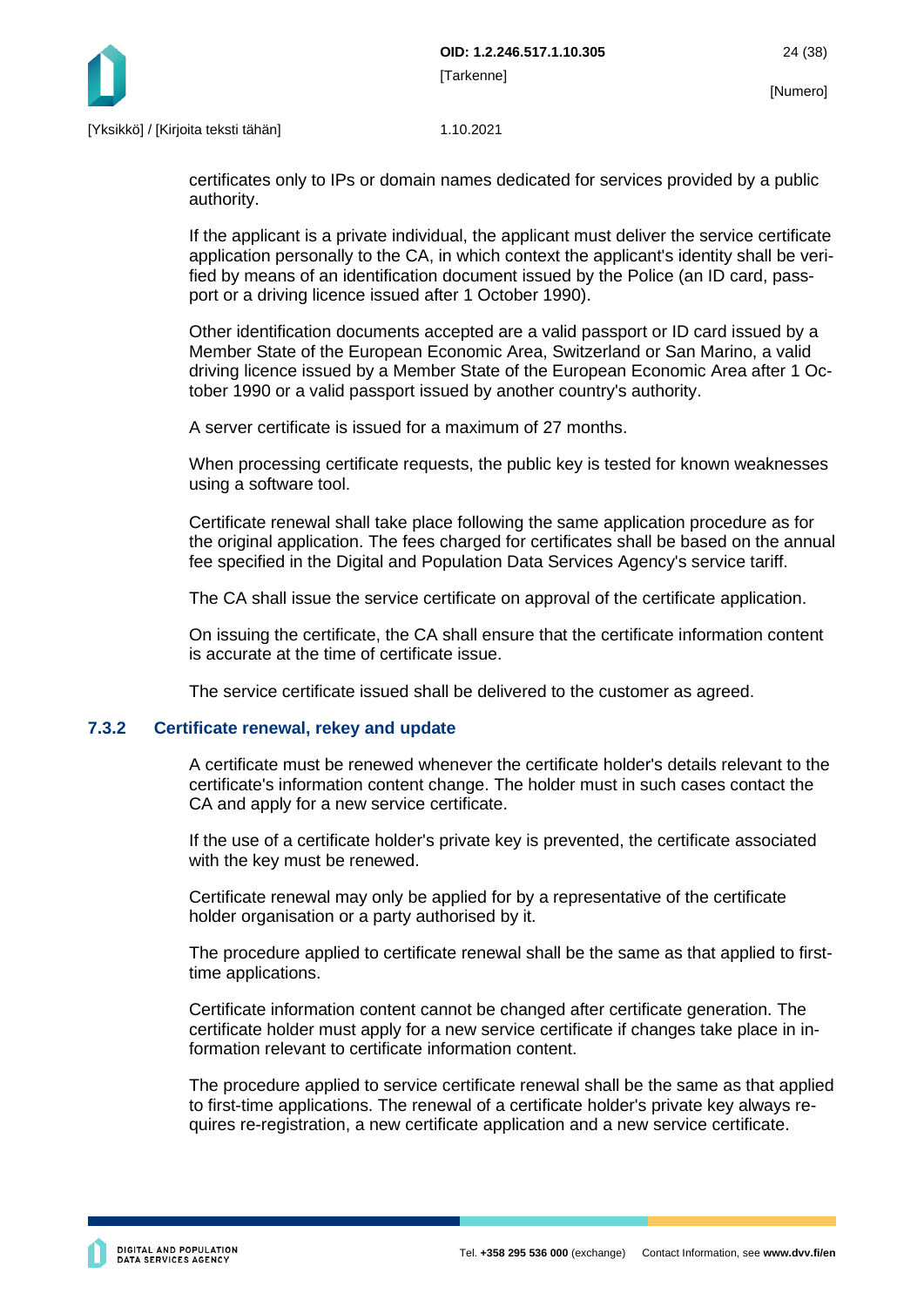

#### <span id="page-25-0"></span>**7.3.3 Certificate generation**

Certificate information content is specified in the FINEID S2 specification found at www.fineid.fi.

The Certification Authority's (CA's) private keys shall be stored in security modules administered by the CA that meet the requirements identified in FIPS 140-1 or 140-2 level 3. The CA shall ensure that CA private keys remain confidential and maintain their integrity.

Activation of CA private keys shall be carried out by authorised persons using security calculation equipment management cards.

The CA private keys shall remain confidential and maintain their integrity in the certificate holder's information system. Access to private keys may only take place using internal commands within the information system.

The key in question must be activated with the correct password for a command related to private keys to be performed.

Archived data shall be stored in high-security premises with access control.

The CA certificate that contains the CA public key shall be retrievable from the public directory or service maintained by the CA.

#### <span id="page-25-1"></span>**7.3.4 Dissemination of terms and conditions**

The CA shall ensure that the terms and conditions are made available to subscribers and relying parties.

The CA certificate that contains the CA public key shall be retrievable from the public directory or service maintained by the CA.

The CA shall give at least 30 days' notice of the entry into force of any changes in the Certificate Policy other than those referred to in Clause 8 on its website (www.fineid.fi).

The CA shall publish all service certificates and revocation lists in a public directory made publicly available free of charge. The CA shall publish its Certificate Policy, Certification Practice Statements, PKI Disclosure Statements and other public documents related to the provision of certification services on its website at www.fineid.fi.

#### *Availability of information*

Directory and Certificate Revocation List (CRL) information shall be publicly available. The public FINEID specifications published by the CA shall be available on the CA's website at www.fineid.fi. Certificate Policies and Certification Practice Statements shall also be available on the CA's website at www.fineid.fi.

#### *Data warehouses*

Information published by the CA shall be available on the CA's website at www.fineid.fi. Confidential information included in the certificate system shall be stored in the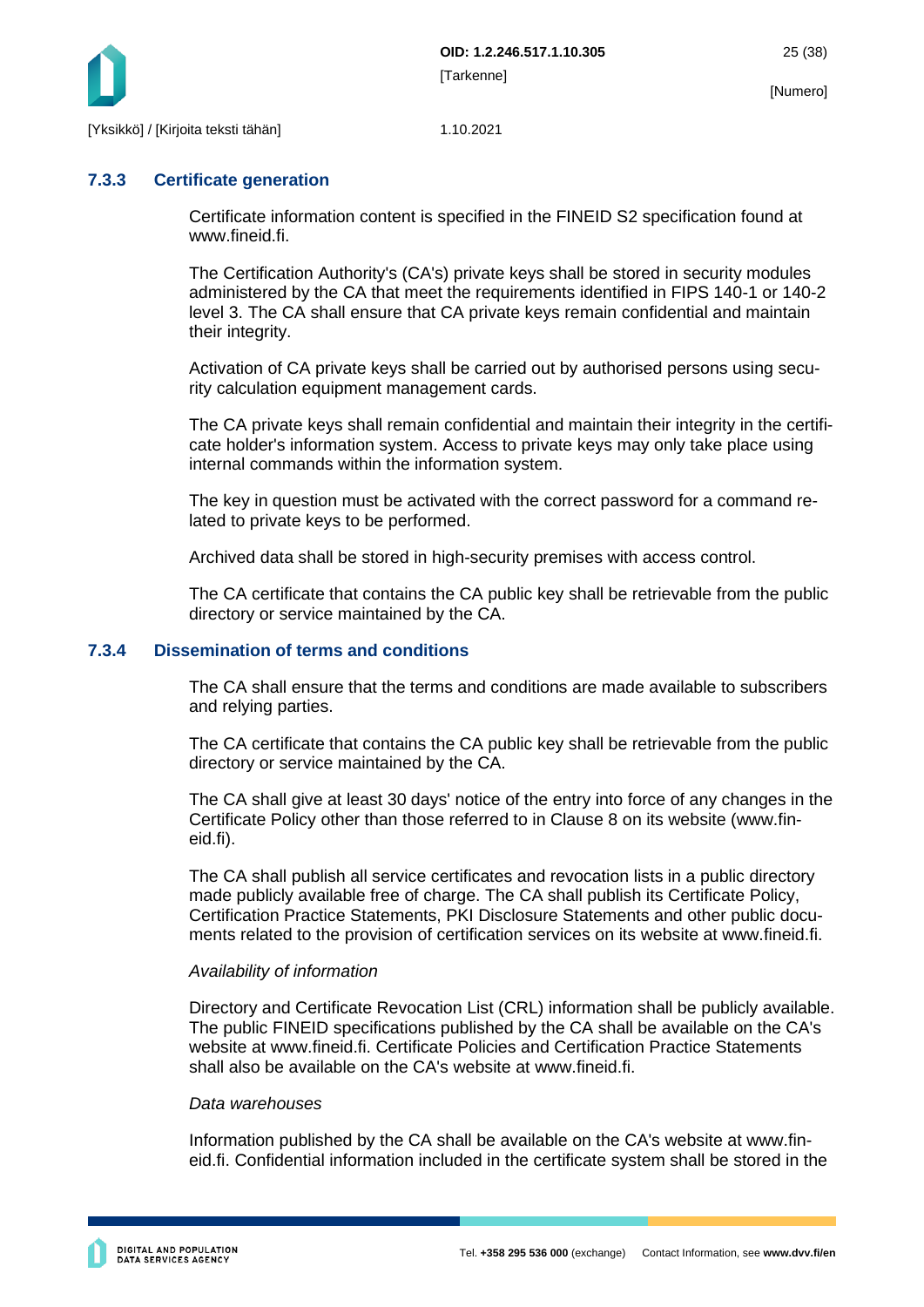

CA's own, confidential data warehouse. CA data shall be archived in accordance with current archiving regulations. Particular care shall be exercised in the processing of personal data, and the Digital and Population Data Services Agency (DPDSA) has published a specific Code of Conduct for the provision of certification services in accordance with the Personal Data Act. The CA has also prepared for each section of the certificate system a personal data file description regarding the processing of personal data. The descriptions are published on the CA's website at www.fineid.fi.

#### <span id="page-26-0"></span>**7.3.5 Certificate dissemination**

A certificate shall be published in the public directory as soon as it has been generated and remain in the directory throughout its validity period. The Certification Authority (CA) shall publish a Certificate Revocation List (CRL) that remains valid for two days following its publication. This CRL shall be updated every hour.

When processing certificate requests, the public key is tested for known weaknesses.

Directory and CRL information shall be publicly available at ldap://ldap.fineid.fi.

#### <span id="page-26-1"></span>**7.3.6 Certificate revocation and suspension**

#### *Certificate revocation and revocation for a fixed period*

The Certification Authority (CA) shall maintain a certificate revocation service. Information about revoked certificates can be reached by OCSP service offered by the CA and shall be published using a Certificate Revocation List (CRL) signed by the CA and published in the public directory. Certificates may not be revoked for a fixed period.

The CA shall not inform the certificate holder of certificate revocation.

#### *Prerequisites for certificate revocation*

A certificate shall be revoked when:

- revocation is requested by the certificate holder;
- the certificate holder's details relevant to certificate information content have changed;
- the private key associated with the certificate has been lost or illegally disclosed;
- the certificate holder organisation has terminated its operations.

The certificate may not be used or attempted to be used once a request for its revocation has been submitted.

*Who can request certificate revocation?*

Certificate revocation can be requested by:

• a representative of the service certificate holder organisation;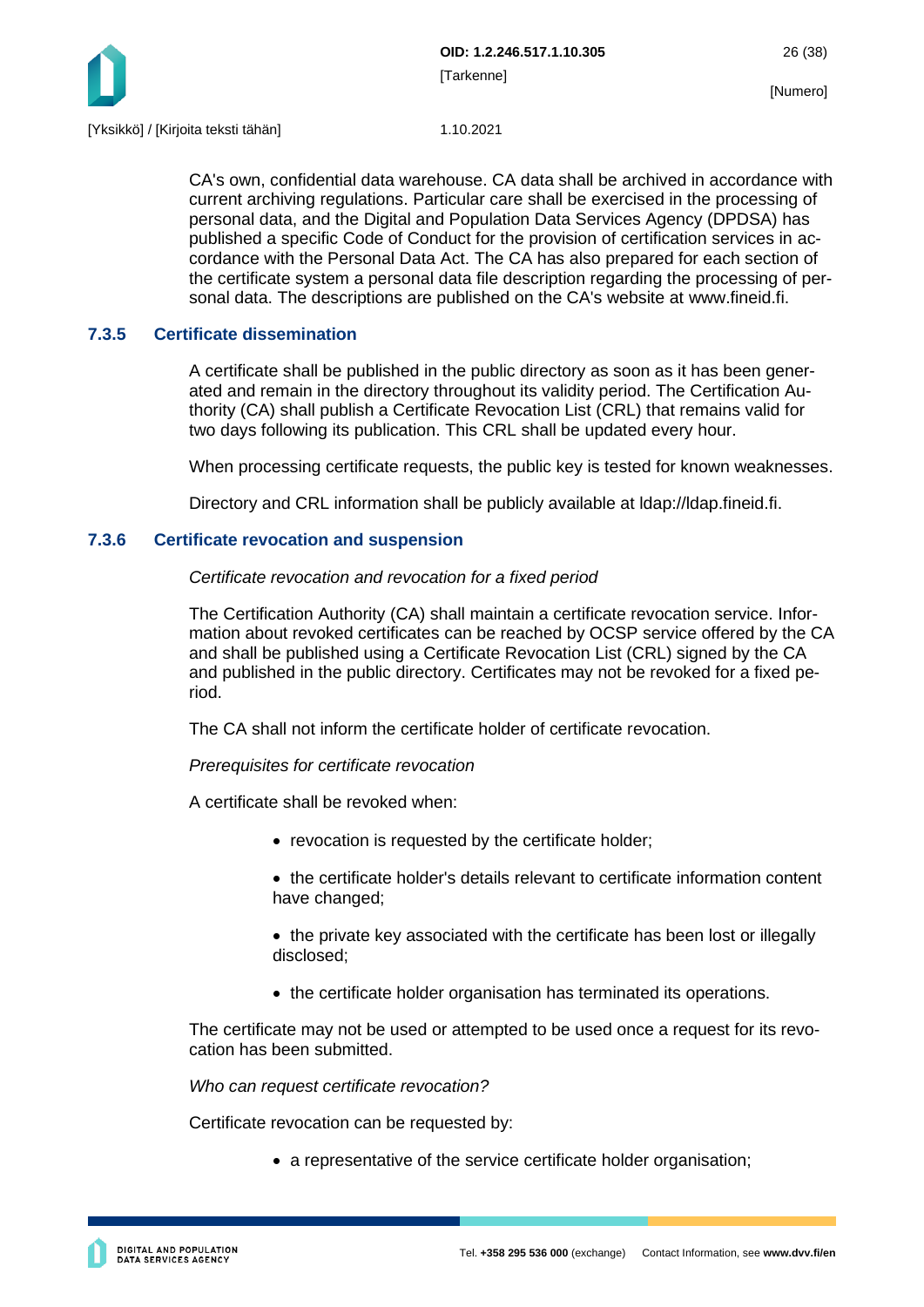

- the service certificate holder;
- the CA if the requirements set in Clause 6.2 are met.

#### *Certificate revocation process*

The certificate holder submits a certificate revocation request to the CA. This shall take place:

- 1. by phone;
- 2. by personal visit to the registration point or
- 3. in writing to the CA.

Certificates are revoked by the CA in official capacity:

• when the certificate holder organisation has terminated its operations.

The following information shall be recorded regarding certificate revocation:

- service certificate identifiers:
- personal details of the submitter of the revocation request;
- organisation of the submitter of the revocation request;
- identification method of the submitter of the revocation request;
- time of the revocation request;
- reason for the revocation request;
- personal details of the recipient of the revocation request;
- any further information submitted by the certificate holder;
- time of illegal disclosure of the key pair, date of termination of the certificate holder organisation's operations, etc;
- personal details of the operator who performed the revocation;
- time of certificate revocation.

The CA shall not send the certificate holder any separate confirmation of certificate revocation. Information concerning certificate revocation shall be retained for 10 years from the revocation date.

#### *Certificate holder's responsibility to submit a revocation request*

The certificate holder must submit a certificate revocation request without delay if the requirements for certificate revocation specified in Clause 6.2 are met.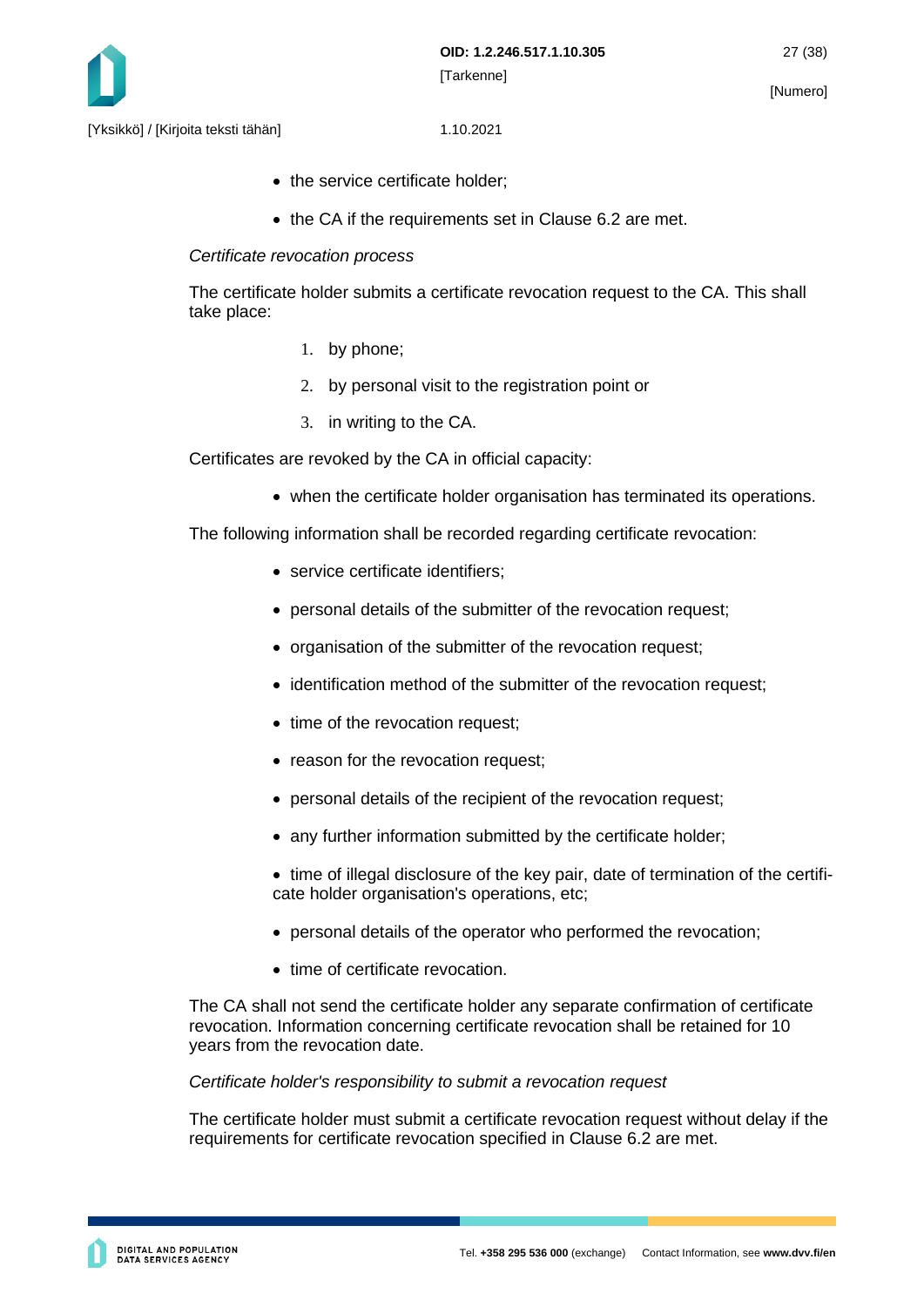

*Certificate revocation request processing period*

The CA shall process certificate revocation requests without delay.

Relying party obligation to verify the validity of certificates

Relying parties must check before accepting a certificate that the certificate is valid and has not been revoked.

Relying parties shall be responsible for checking the valid Certificate Revocation List (CRL). A certificate must not be relied upon if the relying party has not checked the CRL or the OCSP.

#### *Certificate Revocation List publication frequency*

An updated Certificate Revocation List (CRL) shall be published every hour.

The publication date of the subsequent CRL shall be specified in the current CRL. A new CRL may also be published before the planned publication date.

#### *Maximum period of CRL validity*

An updated CRL shall remain valid for a maximum period of 48 hours. The time of expiry shall be specified in each CRL.

The certificate holder may also decide to have a certificate revoked before its expiry.

#### *Revocation request procedure*

The certificate holder or the certificate holder organisation's authorised representative must notify the Digital and Population Data Services Agency's Certification Authority Services if it is known or suspected that the certificate holder's private key has been illegally disclosed. The notification shall be submitted by telephone during office hours on (09) 2291 6748, by fax on (09) 2291 6795 or email signed using a qualified certificate issued by the Digital and Population Data Services Agency to kirjaamo@dvv.fi. The notification must contain the following information: the notifier's name and organisation, the serial number of the service certificate to be revoked. The CA shall revoke the certificate in question on receipt of the notification. The certificate holder's liability for certificate usage shall end once the certificate holder has submitted a revocation request to the CA and received a confirmation of the revocation (during the phone call, by fax or by email as applicable).

### <span id="page-28-0"></span>**7.4 Certification Authority management and operation**

The Digital and Population Data Services Agency shall maintain a priority classification regarding certification service objects and systems, their securing, prioritisation and minimum maintenance level.

#### <span id="page-28-1"></span>**7.4.1 Security management**

The Digital and Population Data Services Agency's (DPDSA's) information security management takes place in compliance with the DPDSA's information security policy and the ISO 27001 standard.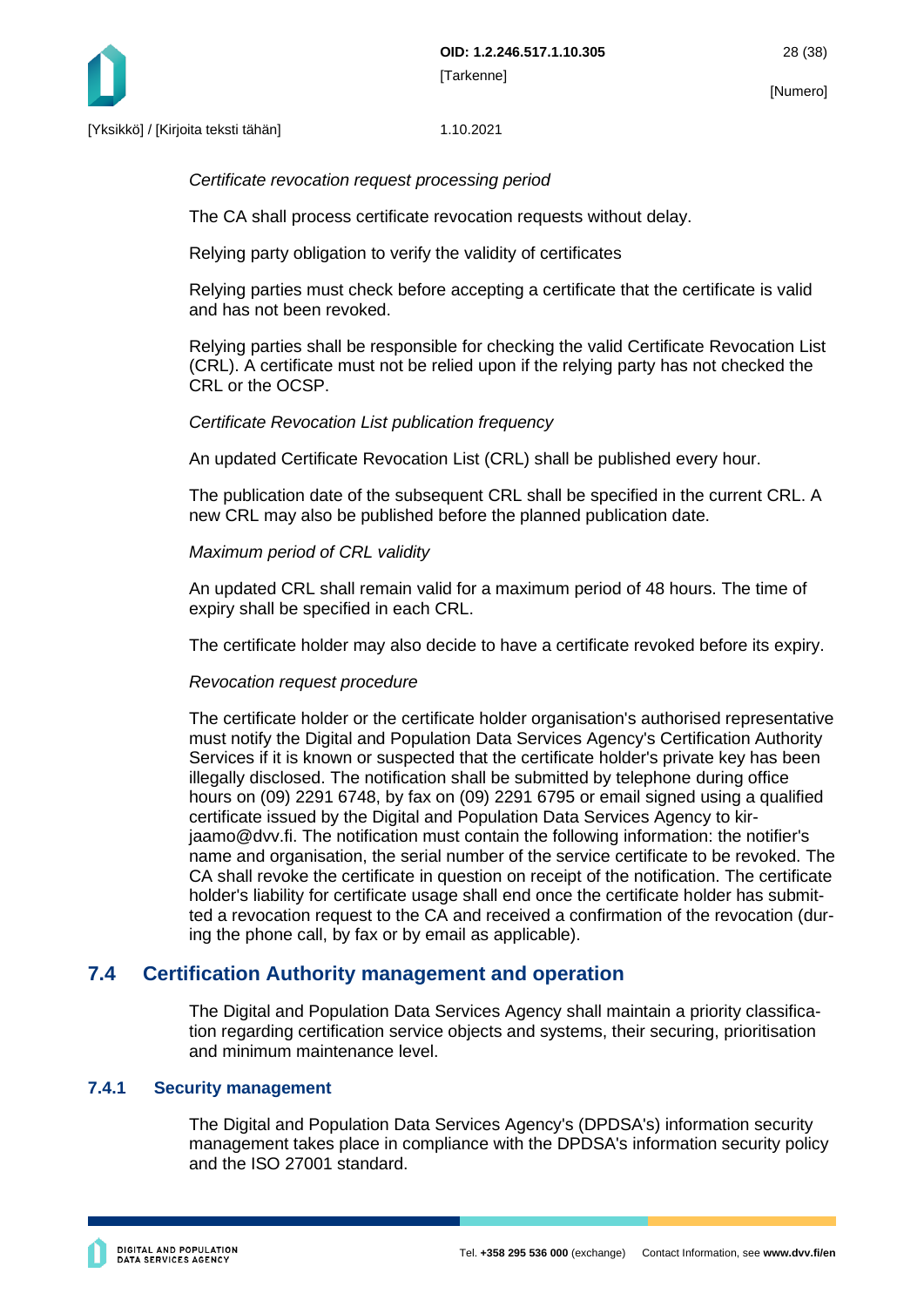

#### <span id="page-29-0"></span>**7.4.2 Asset classification and management**

The Digital and Population Data Services Agency (DPDSA) is an agency operating under the Ministry of Finance and the certification services produced by it are covered by the financial management system and supervision governed by specific provisions. The DPDSA's financial management is based on laws and decrees governing central government finances as well as regulations issued by the Ministry of Finance and the State Treasury. Financial supervision is performed by the National Audit Office. Operational performance is also described from the perspective of effectiveness, economic efficiency and productivity.

Under the General Terms and Conditions of Government IT Procurement (JIT 2007) the DPDSA is responsible for ensuring that it has sufficient financial resources for the appropriate performance of certification activity and to cover any liability for damages.

#### <span id="page-29-1"></span>**7.4.3 Personnel and information security**

The Digital and Population Data Services Agency (DPDSA) shall act as the Certification Authority (CA) responsible for certification activity. Technical subcontractors shall have been selected on the basis of competitive tendering and act on behalf and at the responsibility of the DPDSA.

The DPDSA shall pay particular attention to the reliability of both its own personnel and that of technical suppliers and registration authorities as well as the skills needed in the performance of tasks.

#### *Background checks*

The Digital and Population Data Services Agency shall obtain a basic background check on its own personnel and the personnel of technical suppliers who work in the certificate environment.

#### *Background check procedure*

Employees' work experience shall be examined during the recruitment process. A basic background check shall be performed on each employee on the basis of the information provided by the person using a standard form.

A basic background check is described in details in each Certification Practice Statement.

#### *Training requirements*

Personnel of the Digital and Population Data Services Agency (DPDSA) shall be trained in a manner ensuring the best possible performance of their tasks. The DPDSA shall have a training plan with the DPDSA's Administration Unit responsible for its implementation.

#### *Expertise and competence maintenance*

Personnel training shall be planned and maintained in a manner ensuring that the expertise related to the performance of tasks is always at the best possible level as required for each task.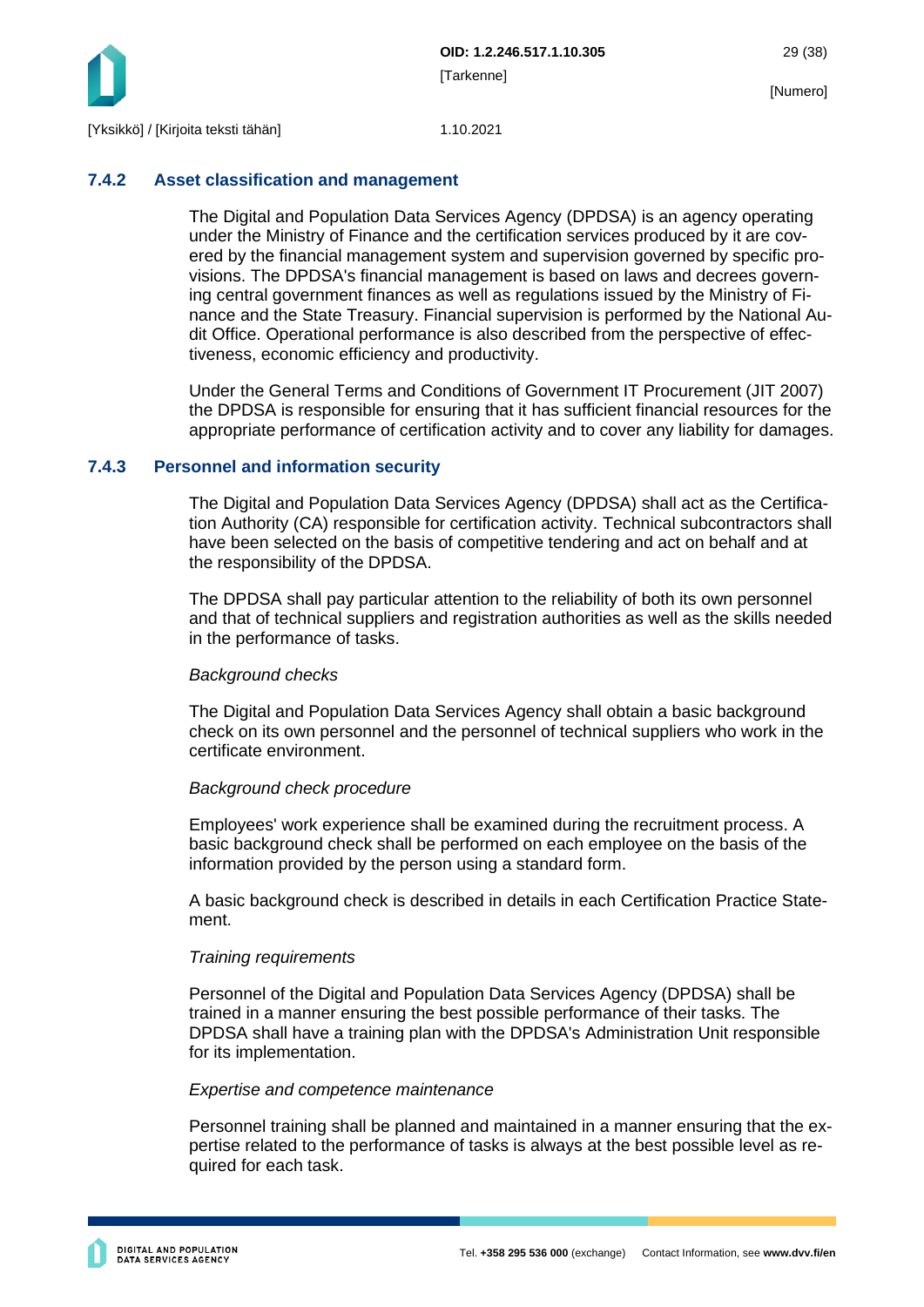

#### *Job rotation-related requirements*

Where job rotation is planned regarding Certification Authority (CA) duties, tasks must be organised is a manner ensuring the person is capable of performing their new tasks in the best possible manner. Maintenance of good information management practice and sufficient task-specific competence level shall be taken into consideration in job rotation planning.

The DPDSA's information security policy and information security plan and other general guidelines of the DPDSA shall also be complied with in job rotation.

#### *Measures taken in the event of anomalies*

The personnel of the DPDSA shall perform their duties under the legal liability of a public servant for their official acts in office and in accordance with the DPDSA's internal guidelines. Provisions regarding the status of public servants are laid down under the Public Servants Act (750/1994).

#### *Personnel representing the organisation*

Personnel recruitment shall take place making sure personnel's skills are in compliance with the requirements set by their duties and that the background check carried out on them did not reveal anything that might create a conflict between their duties and certificate service provision.

#### *Documents made accessible by personnel*

The personnel shall always have access to the DPDSA's quality and security documents.

#### <span id="page-30-0"></span>**7.4.4 Physical and environmental security**

The Digital and Population Data Services Agency (DPDSA) uses technical suppliers for the performance of information technology duties related to certification services. As the Certification Authority (CA), the DPDSA shall be responsible for the security and appropriate functioning of all areas of certificate production.

#### *Location and building properties*

The CA's systems shall be located in high-security data centres and comply with the security guidelines and regulations issued for computer centres.

Premises security shall be ensured through the prevention of unauthorised access to the premises.

#### *Physical access to premises*

Access to premises where certificate system production duties take place shall be controlled. Both authorised and unauthorised access shall be detected by the access control system. Access to data centre premises shall require identification where the person is identified, his/her access rights checked and the events registered. Data centre premises shall be guarded around the clock.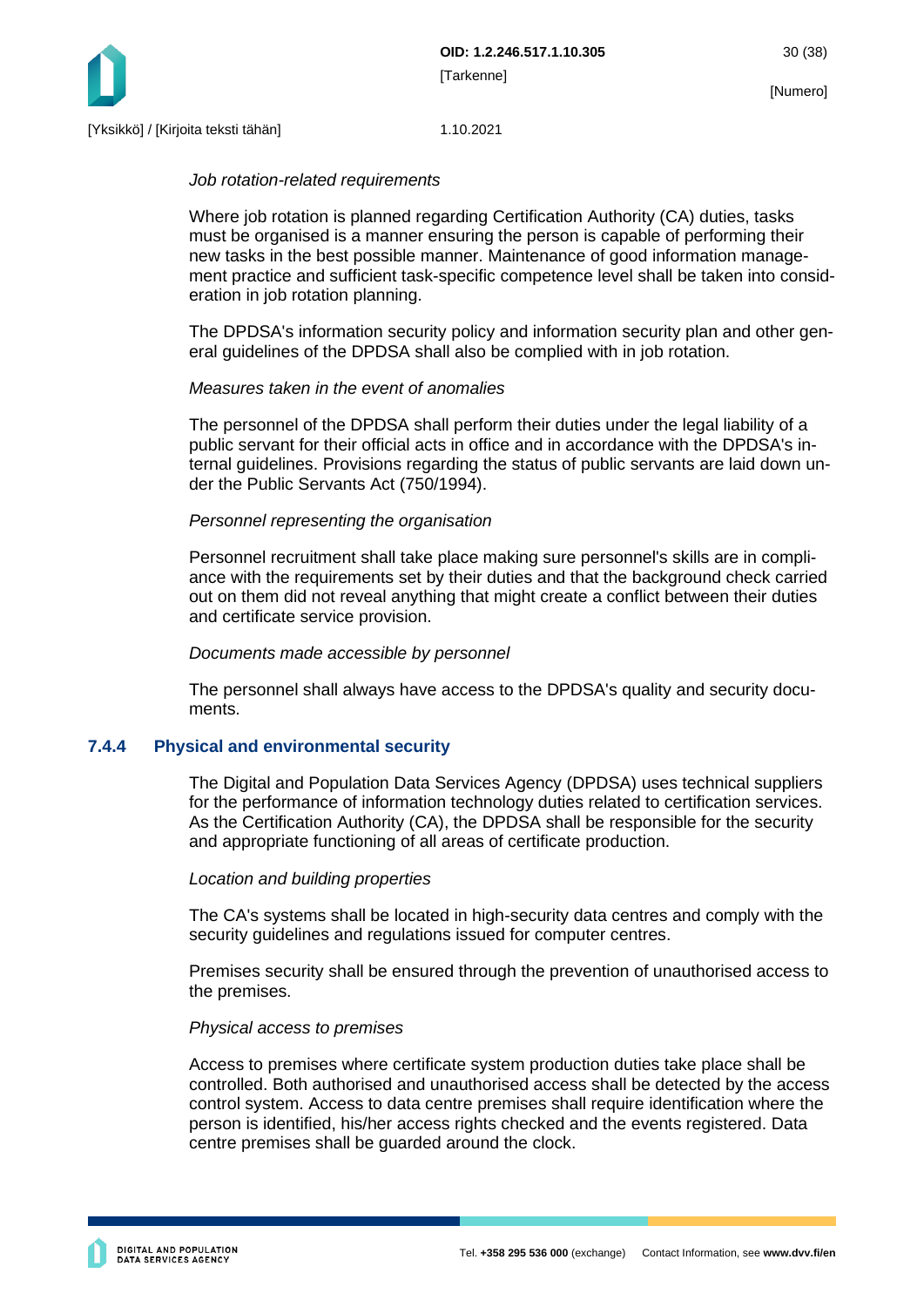

#### *Backup arrangements*

Hardware solutions shall have been implemented in accordance with good data management practice to make sure that, in the event of system failure, a backup system can be activated without compromising the confidentiality, integrity or availability of data in the system.

Access to and servicing of spare parts of important hardware shall be secured.

#### <span id="page-31-0"></span>**7.4.5 Operations management**

The Digital and Population Data Services Agency (DPDSA) uses technical suppliers for certificate production registration and IT tasks. The DPDSA shall act as the Certification Authority (CA) responsible for certification activity.

The CA's duties have been divided into the following responsibility areas:

- information security;
- registration;
- system maintenance:
- system usage;
- system control.

#### <span id="page-31-1"></span>**7.4.6 System access management**

The generation, activation, backup copying and recovery of the Certification Authority's (CA's) private key shall take place in the presence of two persons authorised for system maintenance duties.

A minimum of two persons authorised for system maintenance duties shall be present during the formatting of the CA's private key security module.

The presence of one person authorised for the task shall be required for system usage.

The presence of one person shall be required for service certificate registration and identification.

#### <span id="page-31-2"></span>**7.4.7 Trustworthy systems deployment and maintenance**

Service certificate registration authority, certification system maintenance operators and certification system users identification and tasks are described in details in each Certification Practice Statement.

#### <span id="page-31-3"></span>**7.4.8 Business continuity management and incident handling**

The Digital and Population Data Services Agency (DPDSA) shall have a continuity and preparedness plan that enables the continuity of certification activity.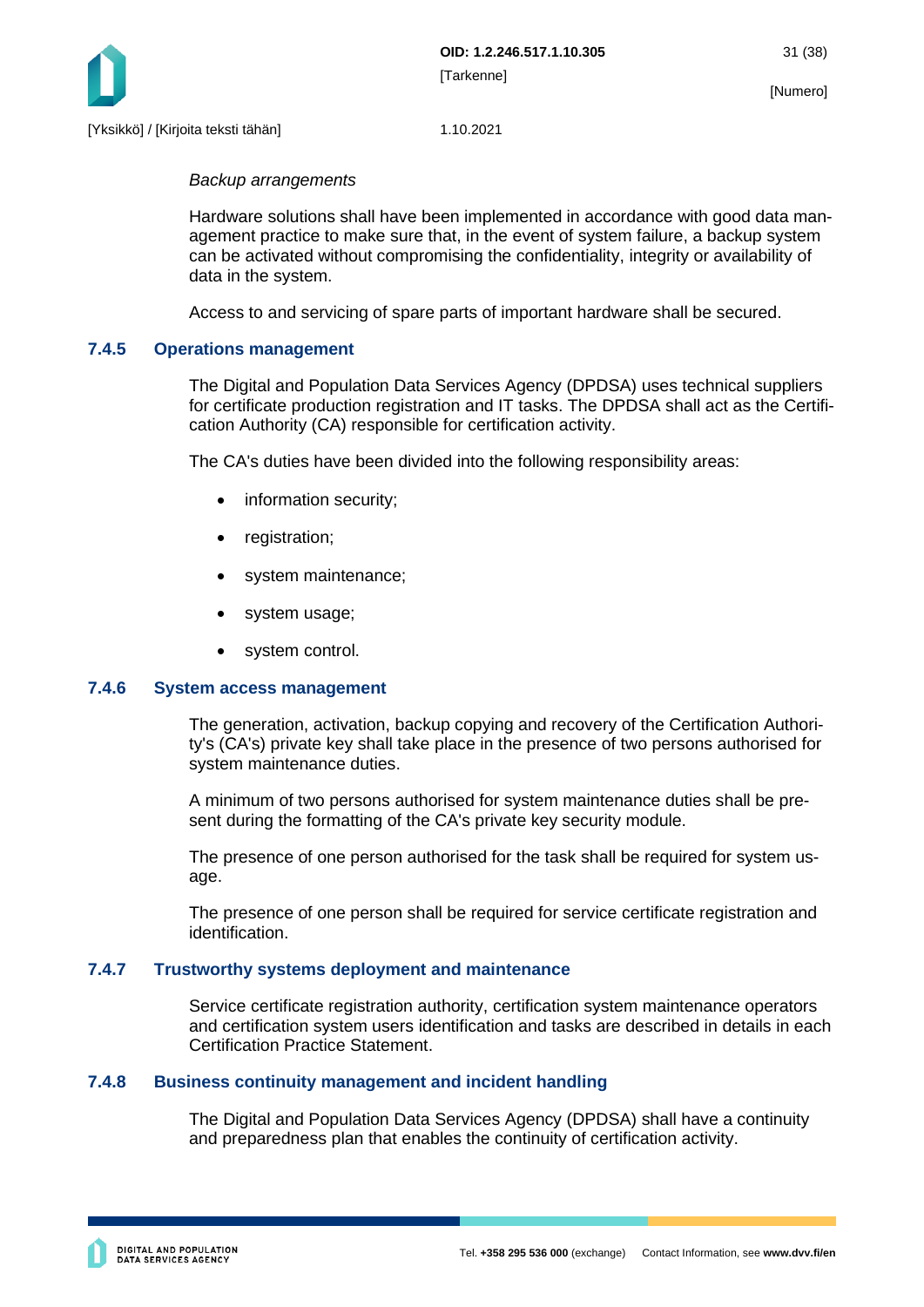

Preparation for an event of an incident is described in each Certification Practice Statement.

#### *CA private key compromise or certificate revocation*

The root Certification Authority (CA) shall specify in each of its Certification Practice Statement the measures to be taken by the root CA, the holders of certificates issued by the CA, parties relying upon the certificates issued by the CA, registration authorities and root CA employees in the event of compromise or other situation where the root CA's private key cannot be used.

In such cases the root CA shall either terminate its operations as described in Clause 7.4.9 or perform the following measures:

a) The root CA shall notify of the event all those holders of certificates issued by the CA, relying parties and all customers with whom the CA has signed an agreement or that are otherwise in such a relationship with the root CA due to their contractual relationship or official activity that they must be informed by the root CA of the issue.

b) The root CA shall generate a new key in accordance with Clause 7.3.3.

c) All CA and end-user certificates issued using the compromised key and valid at the time shall be revoked by inclusion in one or more revocation lists the validity of which shall not terminate until the termination of the validity of the last revoked CA certificate

#### *Compromise of security due to a natural or other disaster*

The DPDSA security policy shall include provisions for measures to be taken in the event of an external security threat. The DPDSA has been issued with the ISO 27001 Information Security Management Certificate, under which specific requirements are set for DPDSA activities, including in the event of a disaster.

#### <span id="page-32-0"></span>**7.4.9 Certification Authority termination**

Certification Authority (CA) termination shall be a situation where all CA services related to certificate issue are permanently terminated. Situations where a certification service is assigned from one organisation to another shall not constitute CA termination.

The CA shall provide notice of certification service termination as soon as possible and always no later than one month before the date of termination.

Before the CA terminates its services the following procedures shall be executed as a minimum:

a) The CA shall revoke all issued and valid service certificates by inclusion in one or more Certificate Revocation Lists (CRL) the validity of which shall not terminate until the termination of the validity of the last revoked service certificate.

b) The CA shall terminate all authorisation of its contractual partners to act on behalf of the CA in the performance of any functions related to the process of issuing certificates.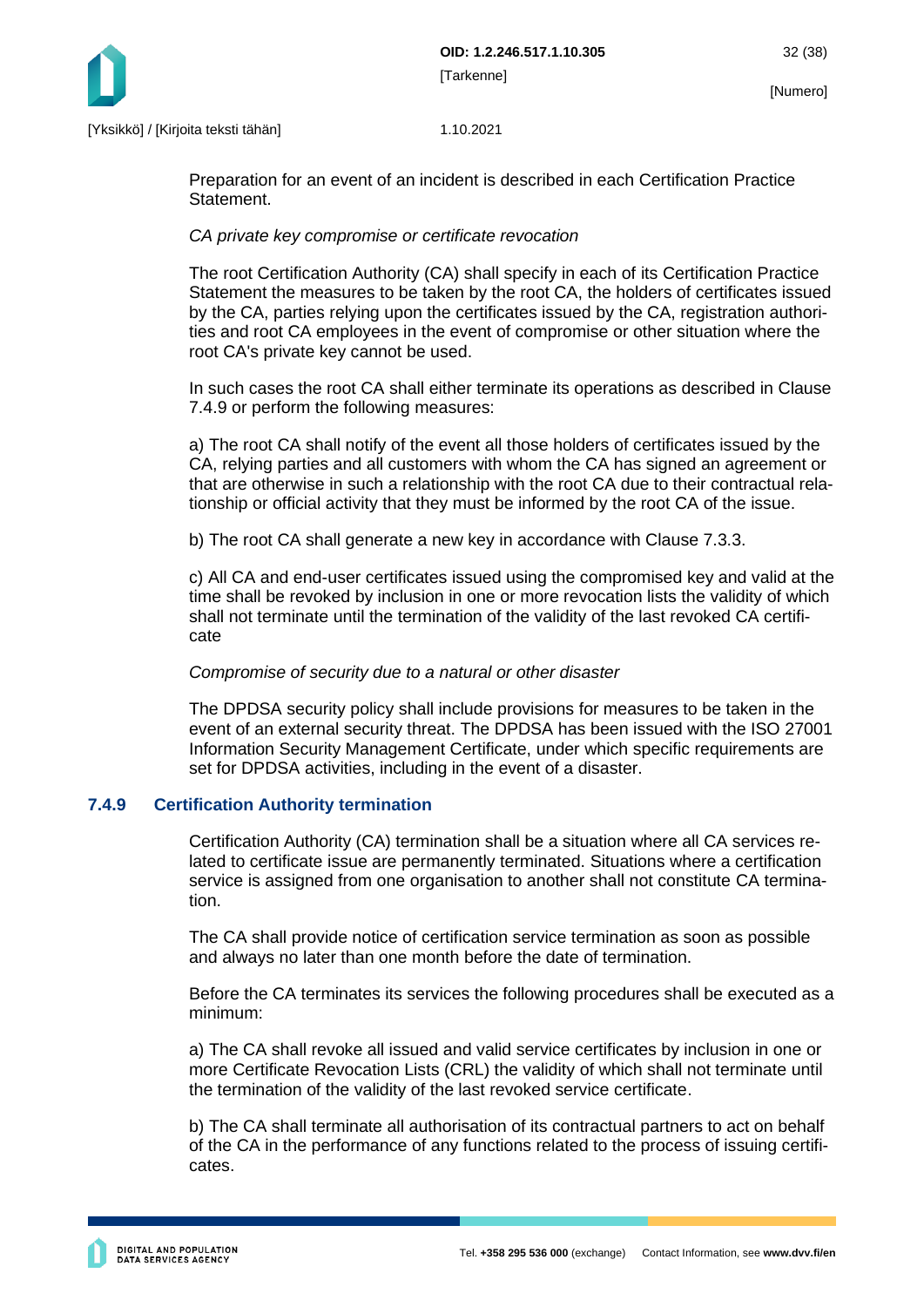

c) The CA shall ensure that access to the CA's archives shall be maintained following the termination of the CA's operations.

#### <span id="page-33-0"></span>**7.4.10 Compliance with legal requirements**

The Digital and Population Data Services Agency (DPDSA) shall comply with current Finnish legislation in its certification services.

Provisions regarding certificates issued by the DPDSA are laid down in the Act on the Population Information System and the Act on Certificate Services Provided by the Digital and Population Data Service Agency (661/2009).

The DPDSA's liability for damages related to the provision of certificate services shall be determined in accordance with the provisions of the Tort Liability Act (412/1974). The Certification Authority's (CA's) liability for damages as laid down in the Act on Electronic Services and Communication in the Public Sector (13/2003) shall also apply to the Digital and Population Data Services Agency.

#### <span id="page-33-1"></span>**7.4.11 Recording of information concerning certificates**

Information published by the Certification Authority (CA) shall be available on the CA's website. Confidential data of the certificate system shall be stored in the CA's own, confidential data warehouse. CA data shall be archived in accordance with current archiving regulations. Particular care shall be exercised in the processing of personal data, and the Digital and Population Data Services Agency (DPDSA) has published a specific Code of Conduct for the provision of certification services in accordance with the Personal Data Act. The CA has also prepared for each section of the certificate system a description of personal data file regarding the processing of personal data.

The provisions of the Archives Act (831/1994) shall apply as general legal provisions governing archiving. The right to access information shall be determined in accordance with the Act on the Openness of Government Activities (621/1999). Provisions laid down in legislation on electronic services shall also apply to the archiving of certificates. Certificate register data shall be retained for ten (10) years following certificate expiry. The following information shall be archived by the CA:

a) the application form signed by the applicant, a document attesting the receipt of the server certificate and related general terms and conditions of use;

b) server certificates issued, their data content and further information related to lifecycle management since the expiry of their validity period or since their revocation;

c) events related to the generation and renewal of the CA's private key;

d) server certificate revocation requests;

e) Certificate Revocation Lists saved in the public directory and other information related to server certificate revocation;

f) the currently valid and previously published Certificate Polices and corresponding Certification Practice Statements;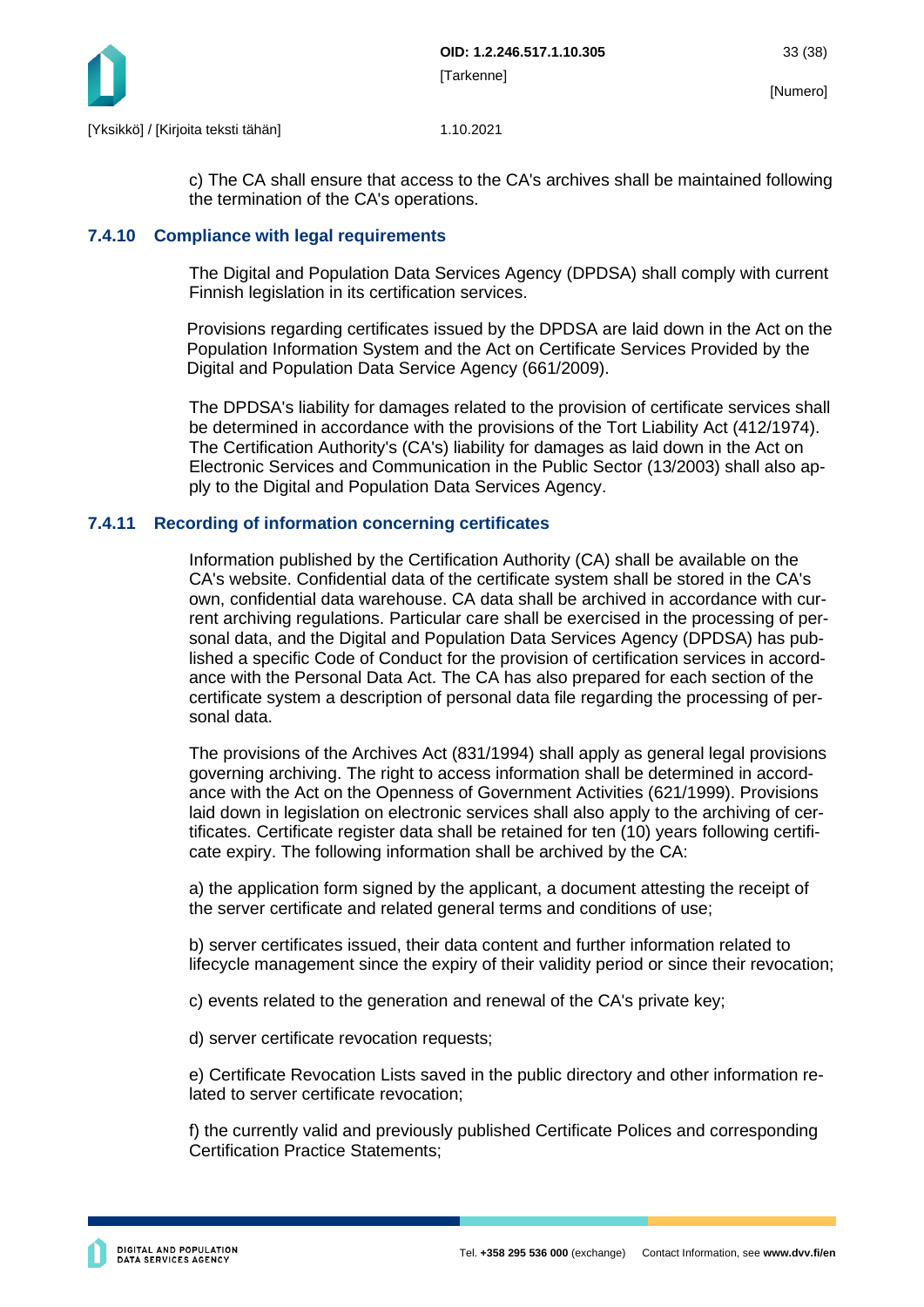

g) measures performed by certificate system maintenance and users registered as certificate system users are recorded in log files;

h) audit reports and minutes, including information security audits and system audits.

Archived information shall be retained in accordance with the provisions that apply to authorities acting as a CA of qualified certificates.

#### *Archives protection*

The CA shall store archived documents related to server certificate retrieval, identification of persons and issue of server certificates in appropriate premises.

Archived data shall be stored in high-security premises with access control.

#### *Archived data backup procedures*

Backup copies shall be stored in premises that are physically separate from original data.

#### *Archived data access and backup methods*

In the event of CA service suspension or termination, the CA shall inform all of its customers that the archives will remain accessible. All inquiries concerning archived data shall be sent to the CA or the party specified by the CA before the termination of its operations.

The CA shall ensure archive accessibility and readability, including in the event that the CA's activities are suspended or terminated.

Data from archives may be released as justified from the perspective of the server certificate holder or relying party.

### <span id="page-34-0"></span>**7.5 Organisational requirements**

The Digital and Population Data Services Agency (DPDSA) is an authority maintaining a personal data file that is tasked in addition to its other duties with the provision of services related to certified e-Government services in accordance with the Act on the Population Information System and the Act on Certificate Services Provided by the Digital and Population Data Service Agency (661/2009).

The DPDSA shall issue certificates on application. The certificate applicant's rights and obligations shall be specified in the DPDSA's certificate application document and general terms and conditions of use which form the agreement entered into with the certificate applicant.

An agreement shall have been entered into between the DPDSA and the registration authority and other providers supplying elements of certification services that specifies each party's rights, liabilities and obligations indisputably.

The certification services produced by the DPDSA are covered by the financial management system and supervision governed by specific provisions. The DPDSA is an agency operating under the Ministry of Finance. The DPDSA's financial management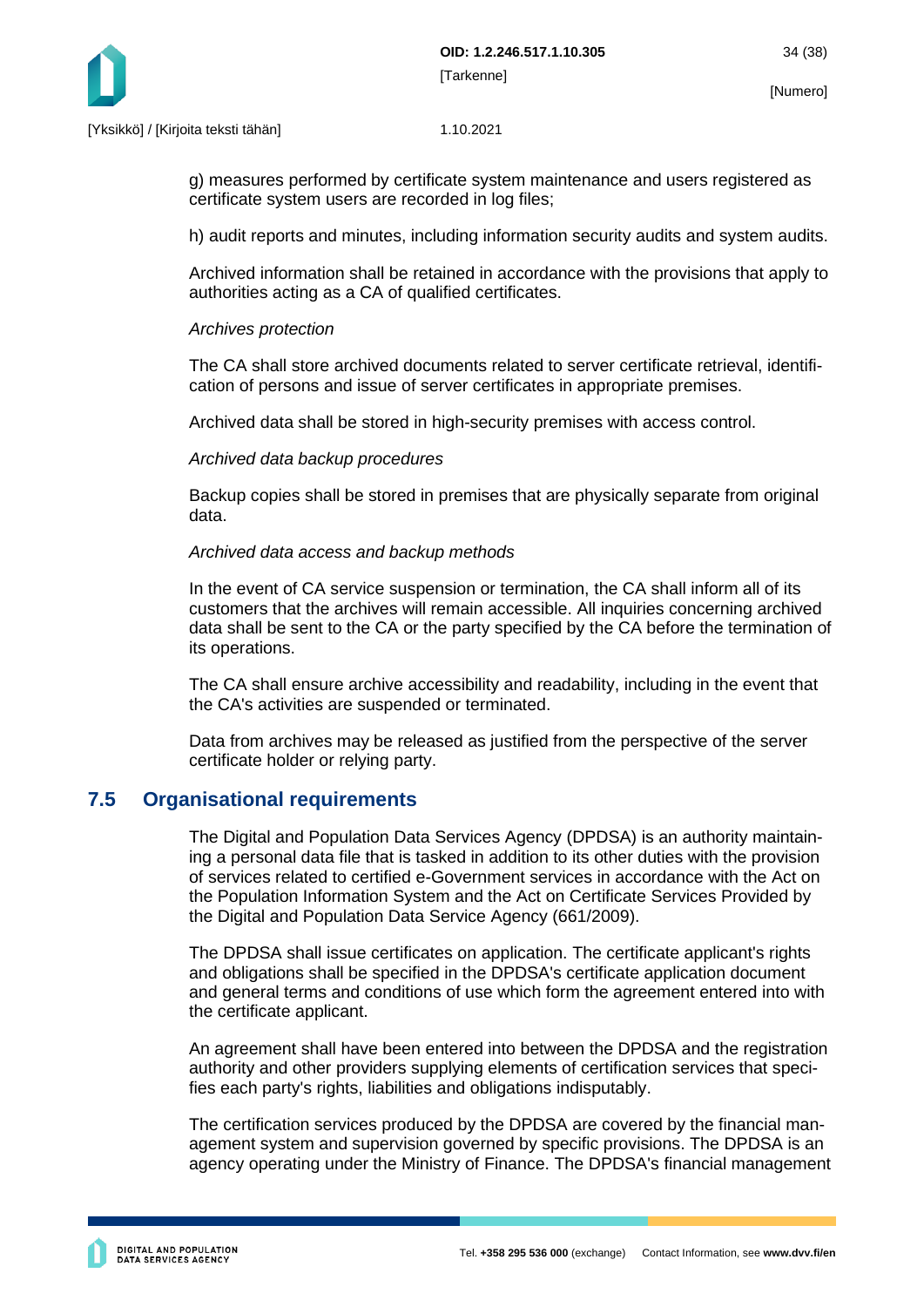

is based on laws and decrees governing central government finances as well as regulations issued by the Ministry of Finance and the State Treasury. Financial supervision is performed by the National Audit Office. Operational performance is also described from the perspective of effectiveness, economic efficiency and productivity.

The DPDSA shall comply with current Finnish legislation in its certification services. The DPDSA shall act in a careful, reliable and appropriate manner. The DPDSA shall make information regarding certificates and certification activity, on the basis of which the CA's activities and their trustworthiness can be assessed, available to the public.

The DPDSA shall pay particular attention to the trustworthiness of both its own personnel and that of technical suppliers and registration authorities as well as the skills needed in the performance of tasks. The DPDSA shall have sufficient technical skills and financial resources for the appropriate performance of certification activity and to cover any liability for damages. The personnel of the DPDSA shall perform their duties under the legal liability of a public servant for their official acts in office and in accordance with the DPDSA's internal guidelines. Provisions regarding the status of public servants are laid down under the Public Servants Act (750/1994).

Any disputes shall be settled in accordance with Finnish law. Settlement of complaints and disputes and financial supervision and administration of justice shall take place under current legislation.

This Certification Practice Statement has been registered by the DPDSA and the copyright thereto shall be owned by the DPDSA. The DPDSA shall own all information related to certificates and documentation in accordance with the technical supply agreements. The DPDSA shall own full ownership and access rights to this Certification Practice Statement. The DPDSA shall be responsible for the administration of and updates to this Certification Practice Statement.

# <span id="page-35-0"></span>**8 Framework for the definition of other certificate policies**

This clause provides a general framework for other policies for Certification Authorities (CAs) issuing certificates. A CA may claim conformance to this general framework as defined in clause 8.3. In general terms this requires conformance to the requirements in Clauses 6 and 7 excluding those applicable only to CAs issuing certificates to the public.

# <span id="page-35-1"></span>**8.1 Certificate policy management**

#### *Re-specification*

The Certification Authority (CA) may carry out re-specification due to legislative, operational or technical requirements. Any re-specification must be entered in the Certificate Policy and Certification Practice Statement documents as follows.

#### *Publication and information provision*

The CA shall publish a Certificate Policy and Certification Practice Statement and make them available online at www.fineid.fi.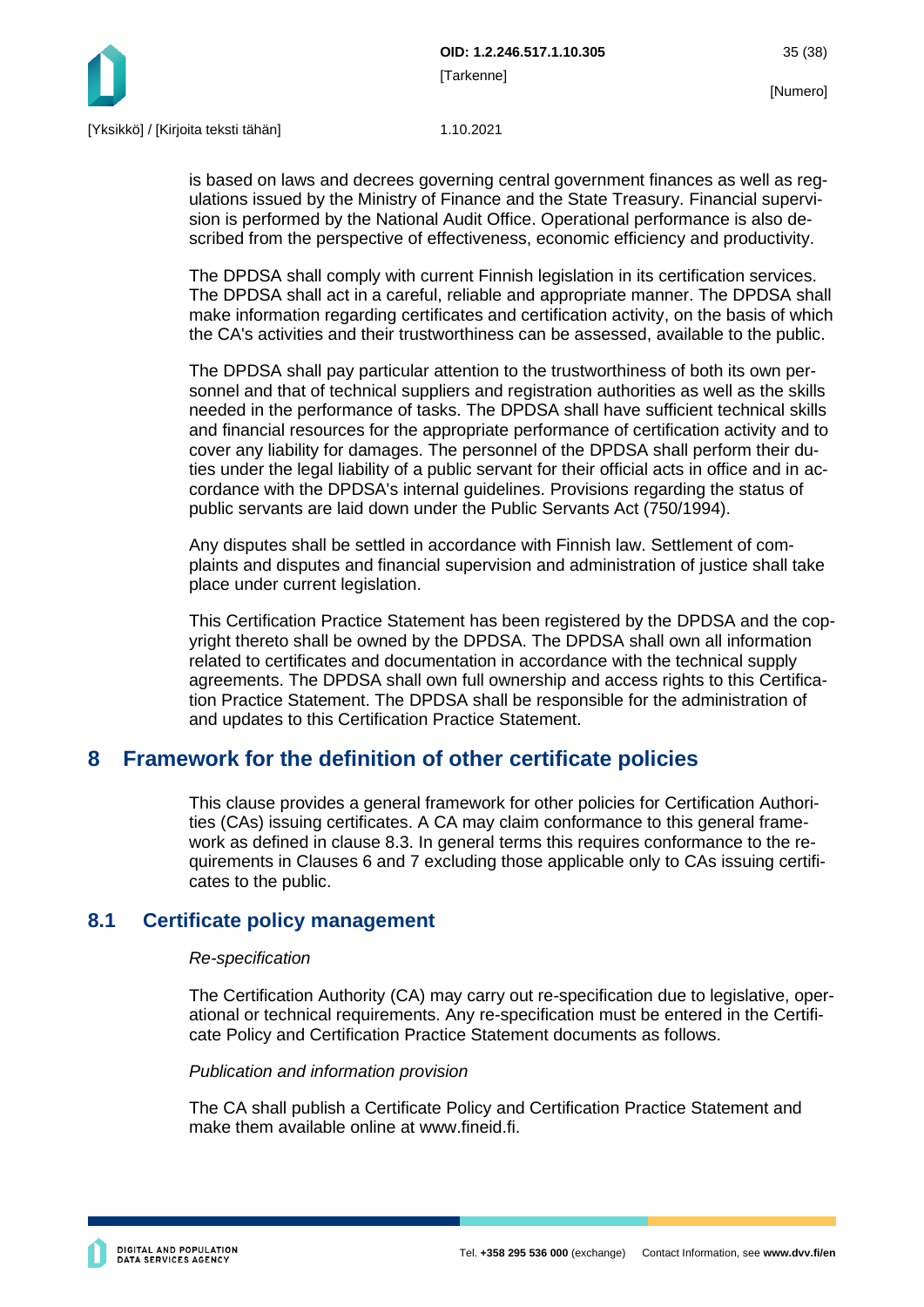

The CA's public specifications concerning certificate production shall also be available on the same website.

Agreements entered into with IT suppliers regarding certificate supply as well as production system descriptions and product specifications shall be confidential.

#### *Certification Practice Statement amendment and adoption procedures*

Certificate Policies and Certification Practice Statements for service certificates shall be adopted by the DPDSA. Any changes to these documents may only take place in accordance with the DPDSA's internal amendment procedures.

The DPDSA shall provide a notification of any amendments in good time before their entry into force to the Finnish Transport and Communications Agency (Traficom) and on its own website.

The DPDSA shall perform document version management and archive all Certificate Policy and Certification Practice Statement documents. Typographic corrections and changes in contact details may be made immediately.

> 1. Amendments to any item of the Certificate Policy and the Certification Practice Statement may be made following a notice of future amendments to main substance given 30 days before their entry into force.

> 2. Items that the DPDSA does not regard as having a significant impact on certificate holders or relying parties may be amended by giving 14 days' notice.

### <span id="page-36-0"></span>**8.2 Additional requirements**

Subscribers and relying parties shall be informed, as part of implementing the requirements defined in Clause 7.3.4, of the ways in which the specific policy adds to or further constrains the requirements of the certificate policy as defined in the present document.

### <span id="page-36-1"></span>**8.3 Conformance**

The Certification Authority (CA) shall only claim conformance to this Certification Practice Statement:

> a) if the CA claims conformance to the identified Certificate Policy and makes available to subscribers and relying parties on request the evidence to support the claim of conformance. This evidence can be, for example, a report from an auditor confirming that the CA conforms to the requirements of the identified policy. The auditor may be internal to the CA organisation but should have no hierarchical relationship with the department operating the CA; or

> b) if the CA has a current assessment of conformance to the identified Certificate Policy by an independent party. The results of the assessment shall be made available to subscribers and relying parties on request.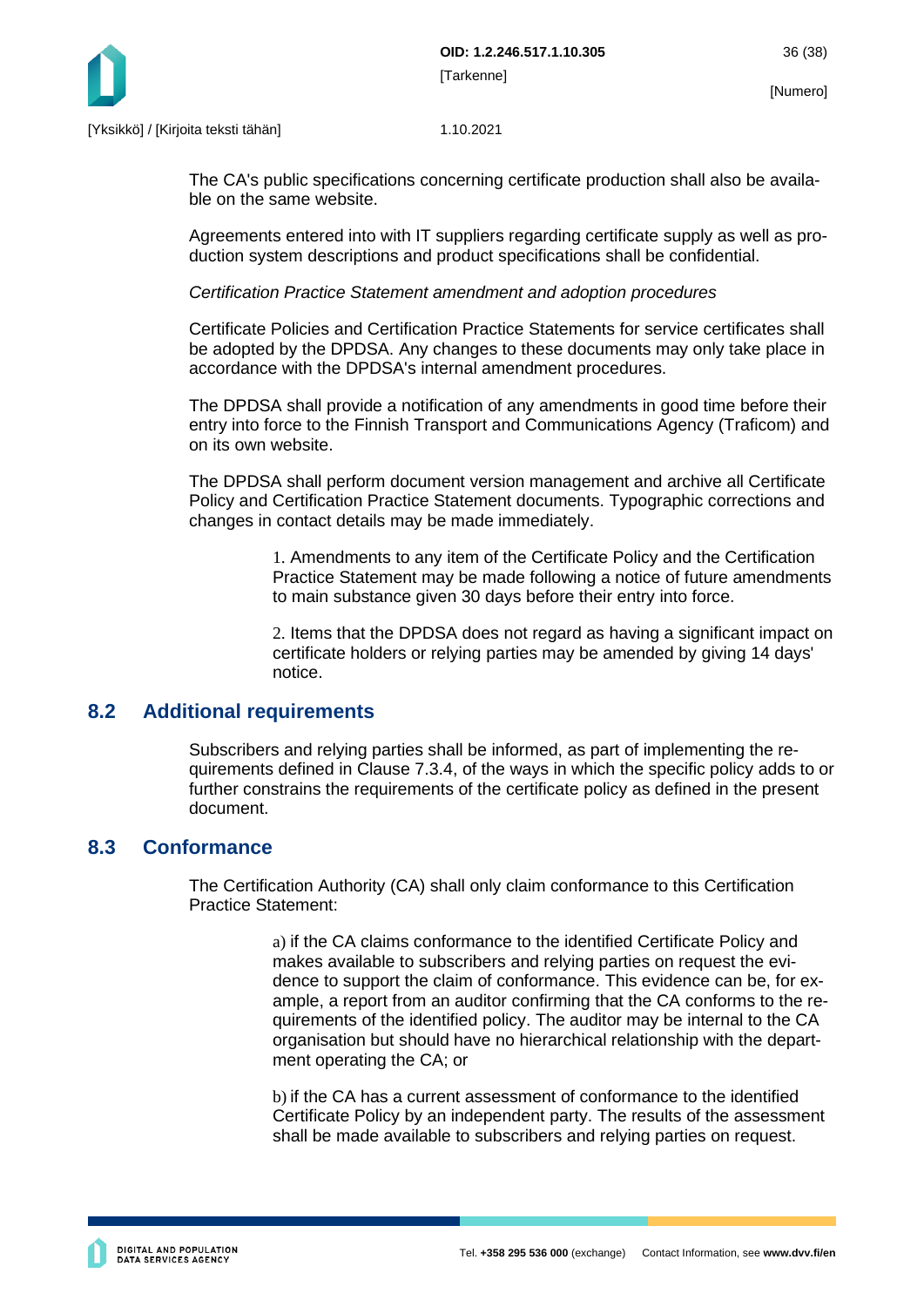